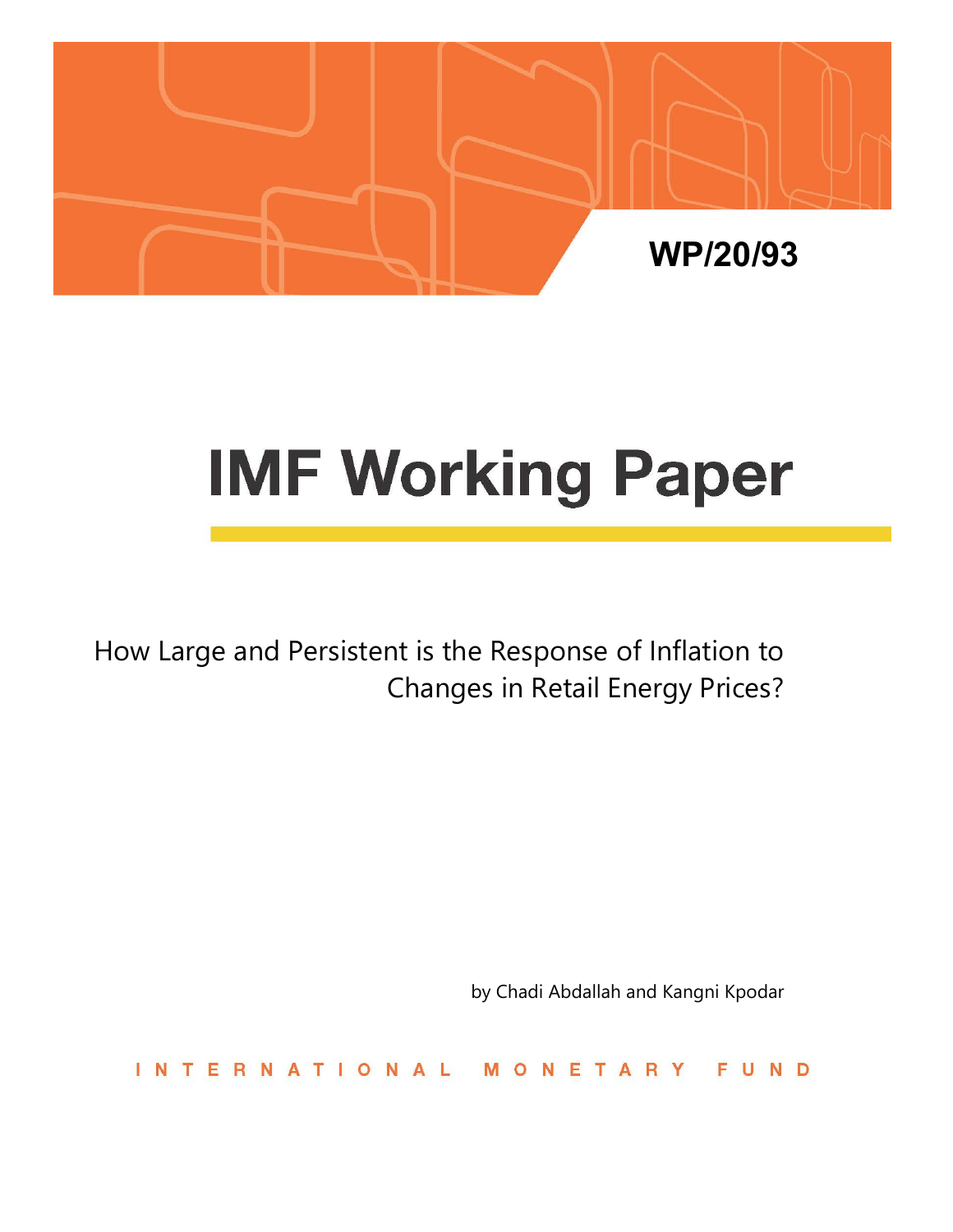## **IMF Working Paper**

## Fiscal Affairs Department

## **How Large and Persistent is the Response of Inflation to Changes in Retail Energy Prices?**

## **Prepared by Chadi Abdallah and Kangni Kpodar1**

Authorized for distribution by David Coady

June 2020

**IMF Working Papers describe research in progress by the author(s) and are published to elicit comments and to encourage debate.** The views expressed in IMF Working Papers are those of the author(s) and do not necessarily represent the views of the IMF, its Executive Board, or IMF management.

## **Abstract**

We estimate the dynamic effects of changes in retail energy prices on inflation using a novel monthly database, covering 110 countries over 2000:M1 to 2016:M6. We find that (i) inflation responds positively to retail energy price shocks, with effects being, on average, modest and transitory. However, our results suggest significant heterogeneity in the response of inflation to these shocks owing to differences in factors related to labor market flexibility, energy intensity, and monetary policy credibility. We also find compelling evidence of asymmetric effects—under sufficiently large shocks—in the case of high-income and low-income countries, with increases in retail fuel prices inducing larger effects on inflation than decreases in fuel prices.

JEL Classification Numbers: E30,E31,H23

Keywords: Retail fuel prices, Oil prices, inflation, local projections, asymmetries, non-linearity

Author's E-Mail Address: CAbdallah@imf.org; KKpodar@imf.org

<sup>1</sup> Chadi Abdallah (International Monetary Fund) and Kangni Kpodar (International Monetary Fund and FERDI). We are grateful to Vassili Bazinas, Mario Casiraghi, David Coady, and Kodjovi Eklou for very useful comments and suggestions. Yasmina Britel and Liza Prado provided helpful administrative assistance.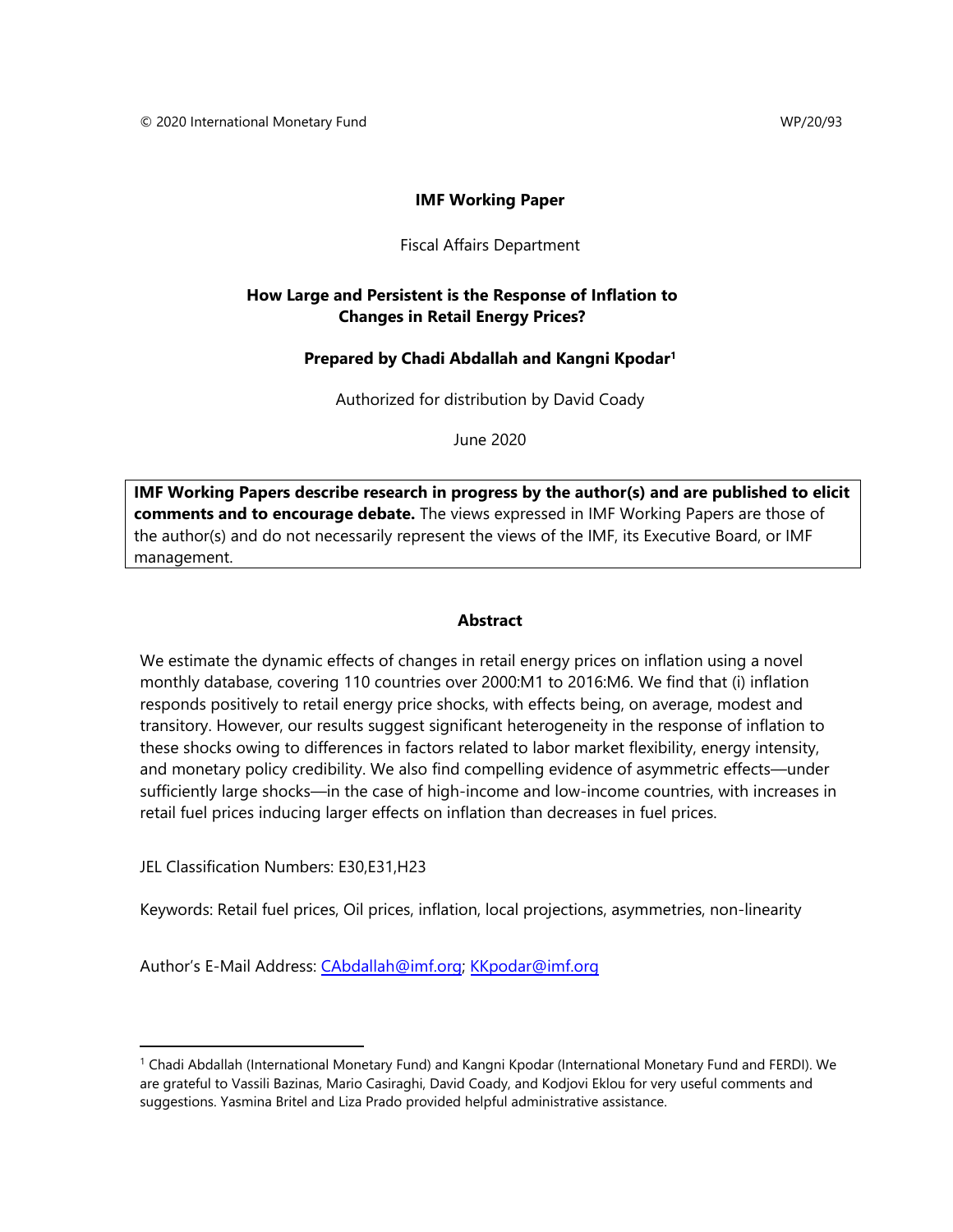| Content                                                                                         | Page |
|-------------------------------------------------------------------------------------------------|------|
|                                                                                                 |      |
|                                                                                                 |      |
|                                                                                                 |      |
|                                                                                                 |      |
|                                                                                                 |      |
|                                                                                                 |      |
|                                                                                                 |      |
|                                                                                                 |      |
|                                                                                                 |      |
|                                                                                                 |      |
|                                                                                                 |      |
| Figures                                                                                         |      |
|                                                                                                 |      |
|                                                                                                 |      |
| 3. Dynamic Response of Inflation (accumulated) to a 1 Percent Fuel Price Shock______________ 14 |      |
| 4. Dynamic Response of Inflation (accumulated) to a 1 Percent Fuel Price Shock                  |      |
| 5a. Dynamic Responses of Inflation (accumulated) to a 1 Percent Fuel Price Shock                |      |
|                                                                                                 |      |
| 5b. Dynamic Responses of Inflation (accumulated) to a 1 Percent Fuel Price Shock                |      |
| (By Wage Flexibility, in Percent) 2008 2014 18 (By Wage Flexibility, in Percent)                |      |
| 5c. Dynamic Responses of Inflation (accumulated) to a 1 Percent Fuel Price Shock                |      |
|                                                                                                 |      |
| 6. Dynamic (non-linear) Responses of Inflation to Fuel Price Shocks                             |      |
| (High-income Countries)                                                                         |      |
| 7. Dynamic (non-linear) Responses of Inflation to Fuel Price Shocks                             |      |
|                                                                                                 |      |
| 8. Dynamic (non-linear) Responses of Inflation to Fuel Price Shocks                             |      |
|                                                                                                 |      |
| 9. Summary of Dynamic Responses of Inflation to Positive and Negative Fuel Price Shocks         |      |
|                                                                                                 |      |
| 10. Summary of Dynamic Responses of Inflation to Positive and Negative Fuel Price Shocks        |      |
|                                                                                                 |      |
| 11. Summary of Dynamic Responses of Inflation to Positive and Negative Fuel Price Shocks        |      |
|                                                                                                 |      |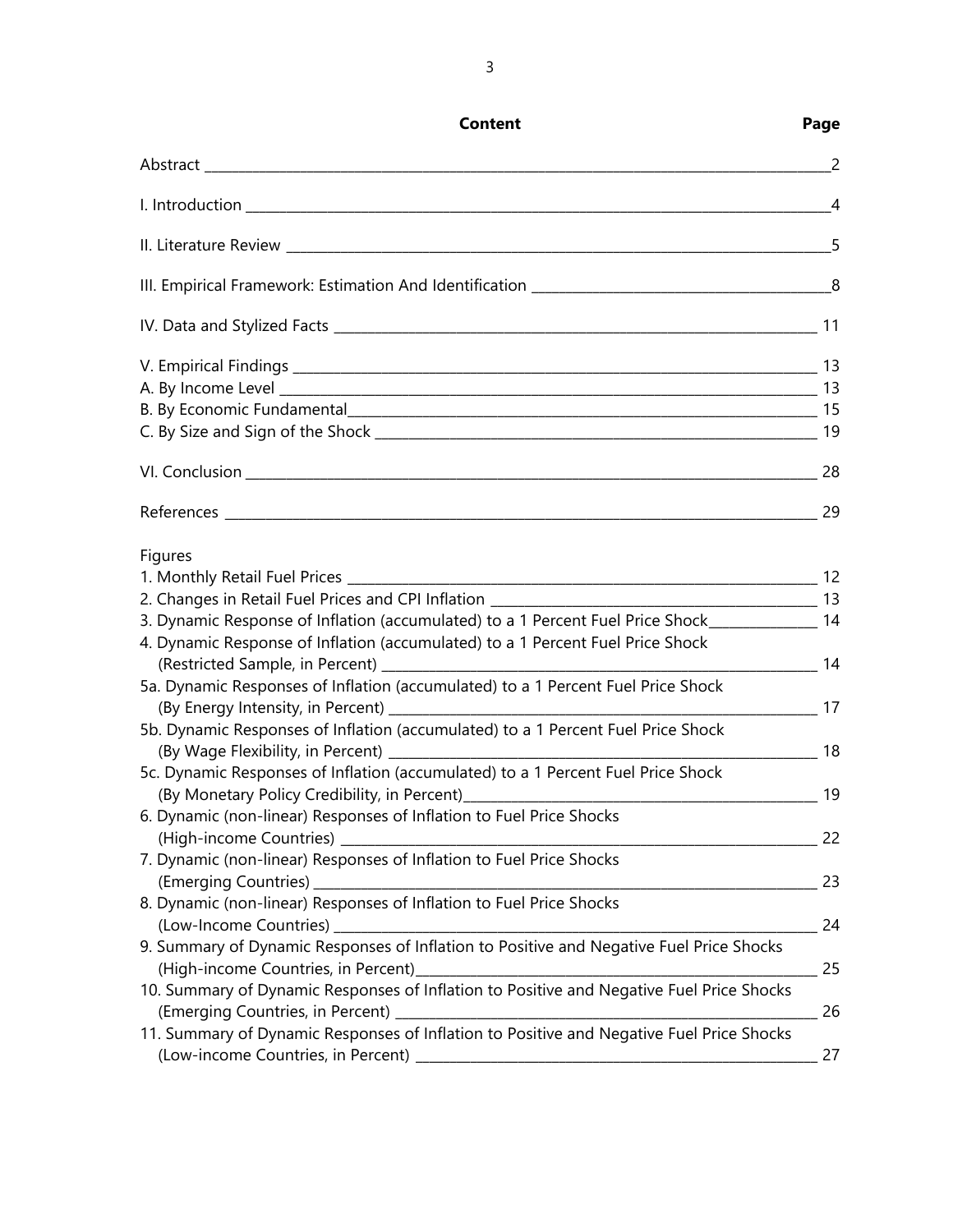#### **I. INTRODUCTION**

The macroeconomic effects of changes in energy prices continue to generate much interest, especially in light of the increasing recognition of the broader environmental, fiscal, macroeconomic consequences of underpricing energy products (Clements et al., 2013, and Coady, Parry, Sears, and Shang, 2015). Fuel pricing continues to be at the center of an ongoing policy debate that has gained prominence in 2009 with the world's largest economies (G20) agreeing to mitigate emissions of carbon dioxide and other greenhouse gases, as part of a concerted effort to combat global warming (Parry et al., 2014). Such commitment has been reaffirmed in 2012, and more recently, in the context of the 2015 Paris Climate Agreement.

Nevertheless, concerns related to the potential adverse macroeconomic effects of increases in energy prices constitute an important impediment to reforming their prices. For instance, one challenge is the impact of changes in energy prices on inflation which has direct implications for the real purchasing power of households. The perception that increases in energy prices lead to large and persistent inflationary impact is due to several major past episodes of high inflation, including during the mid to late 1970s, and more recently during the period that preceded the financial crisis and recession of 2008–09.

How do changes in retail energy price changes affect consumer price inflation? For simplicity, suppose that there is a one-time increase in the retail price of gasoline, while everything else is unchanged. Economic theory suggests that, since households consume gasoline, any increase in the price of this fuel would lead to a reduction in the purchasing power of households—with the magnitude of the impact being proportional to the share of gasoline consumption in the consumer basket of a typical household. This is referred to as the *direct* effect. While such effect should, at least in principle, be small and is expected to fade away due to consumers adjusting *downwards* their consumption in response to the price increase, estimates suggest that the demand by households for energy is, on average, relatively inelastic in the short-run (Labandeira, Labeaga, and López-Otero, 2017). Hence, there is no reason to believe that *direct* effects are necessarily small and insignificant in the short-run. In fact, in countries where switching to more energy efficient cars and other household equipment can be challenging due to issues related to affordability, direct effects are expected to be more persistent, possibly spilling over into the medium-term. The same argument applies to countries where the appropriate infrastructure is lacking and the absence of adequate public transportation systems makes it challenging for households to decrease their consumption of the more expensive fuel or substitute away from driving energy inefficient cars for the purpose of commuting to work or school. Another impact on inflation, referred to as the *indirect* effect, results from the fact that some energy products such as diesel—are often used directly by industries as inputs in the production process of other (non-energy) goods and services. Similarly, the *indirect* effects on inflation can also be induced by the extent to which higher diesel or natural gas prices impact electricity prices faced by industries, thus affecting their cost of production. The indirect impact tends to be more worrisome for policymakers, especially in countries that are relatively more energy intensive. We can cast these two types of effects into two main channels of transmission of fuel price shocks, with the indirect effect exhibiting the impact of an aggregate supply shock, while the direct effect being akin to an aggregate demand shock. Recent empirical evidence suggests that while the former channel's quantitative importance remains an open issue (Kilian, 2008), there is a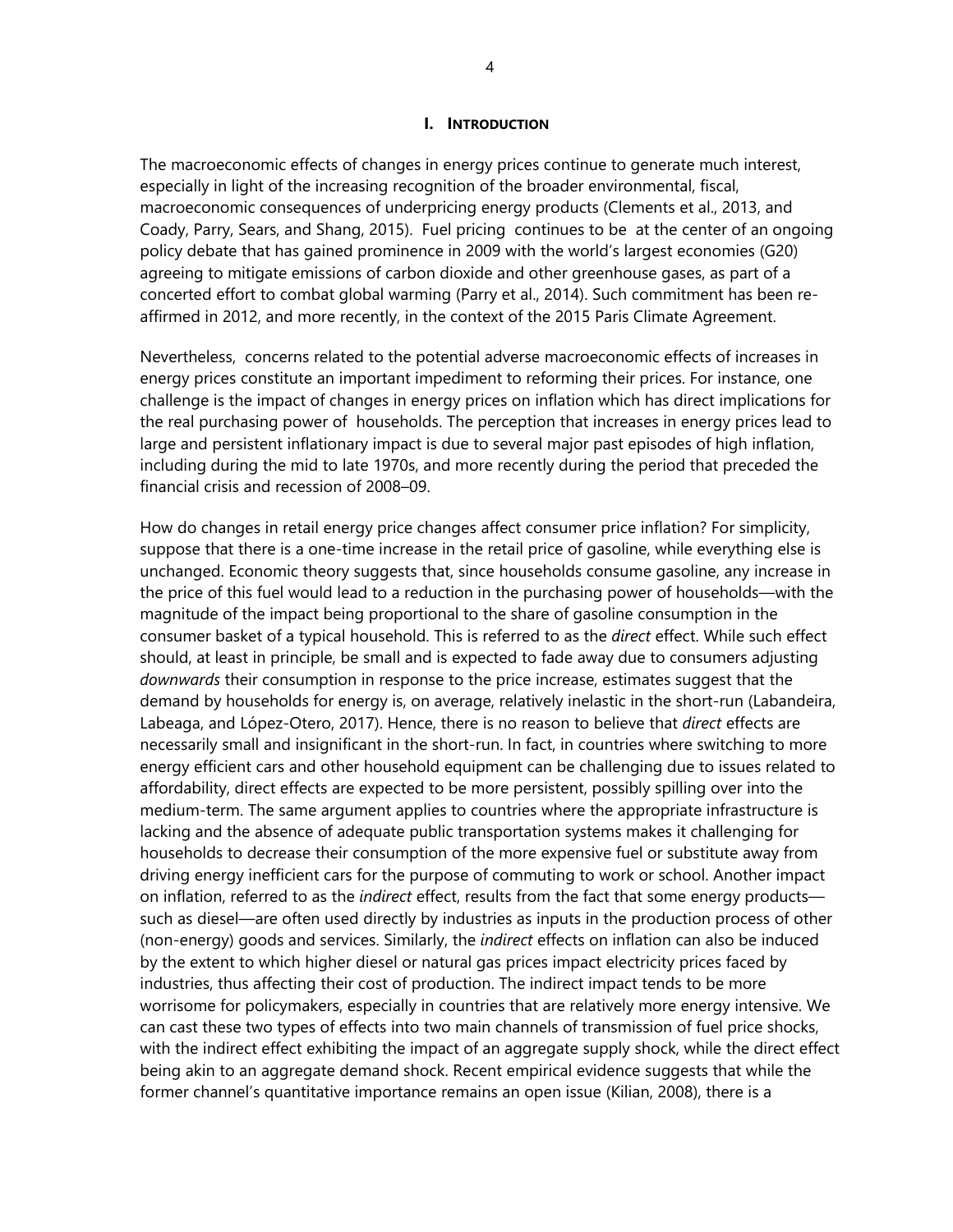consensus in the literature that the latter channel dominates in practice. From this perspective, a key mechanism whereby fuel price shocks affect the economy is through a disruption in consumers' and firms' spending on goods and services other than energy (Kilian 2008; Hamilton 2008).2 Nevertheless, even if both channels of transmission respond to increases in fuel prices leading to shifts in both the aggregate supply and demand curves to the left—the net effect on domestic inflation may likely be small and transitory. Nevertheless, under certain conditions, the impact of fuel price shocks on inflation can be amplified. For instance, less flexible labor markets—for example, when the wage setting mechanism is centralized in the presence of powerful unions—an upward pressure on wages could well induce wage-price spiral effects that can magnify the effects of fuel price shocks.

Finally, the way in which monetary policy reacts to the domestic fuel price shocks—for example by accommodating or not accommodating such shocks—may potentially matter for how domestic inflation responds to them. For example, if domestic fuel price shocks coincide with the cycle of wage negotiations (e.g., in a centralized wage bargaining system) or if the central bank generally fails to anchor inflation expectations in the face of these shocks, it may be very likely that what ought to be a transitory domestic supply side shock (i.e., the fuel price shock) becomes a demand side shock that has a permanent impact on the general price level in the economy and thus may necessitate the undertaking of contractionary monetary policy with unintended negative consequences on short-term growth. This, for example, begs the important question of whether coordination between monetary and fiscal authorities is necessary when governments embark on energy subsidy reforms—with respect to both, the timing and the sequencing or size of ensuing fuel price increases. These are questions that matter for many areas of study, including for the sustainability of energy price increases under energy subsidy reforms—which has very relevant macroeconomic, environmental and fiscal policy implications (Clements et al., 2013; Davis, 2014; and Coady et al., 2015). Overall, improving our understanding of the inflationary effects of domestic fuel price increases is very relevant for policymaking going forward.

#### **II. LITERATURE REVIEW**

There are at least two shortcomings with much of the work that attempts to sort out the potential impact of fuel price shocks on inflation. The first is that much of the literature has focused on the price of crude oil as the variable of interest in studying the effects of fuel price shocks on macroeconomic variables (De Gregorio et al., 2007; Blanchard and Galí, 2007; Chen, 2009; Habermeier et al., 2009; Caceres and Medina, 2012; Gelos and Ustyugova, 2017; and Choi et al., 2018). While undoubtfully relevant for analysis, shocks to the international price of crude oil are generally not very informative in answering the question at hand, mainly because crude oil is not consumed directly by consumers and is not used—at least not directly—as an input to production by firms outside of the refining industry.<sup>3</sup> And while it is reasonable to assume that

 $2$  The demand channel may be amplified by increased precautionary savings and by the increased operating cost of energy-using durables (Edelstein and Kilian, 2009).

 $3$  For example, in advanced countries, the magnitude of fuel price shocks faced by firms can be much smaller than the corresponding shocks to international crude oil prices due to the large share of electric power available at stable prices (Kilian, 2008).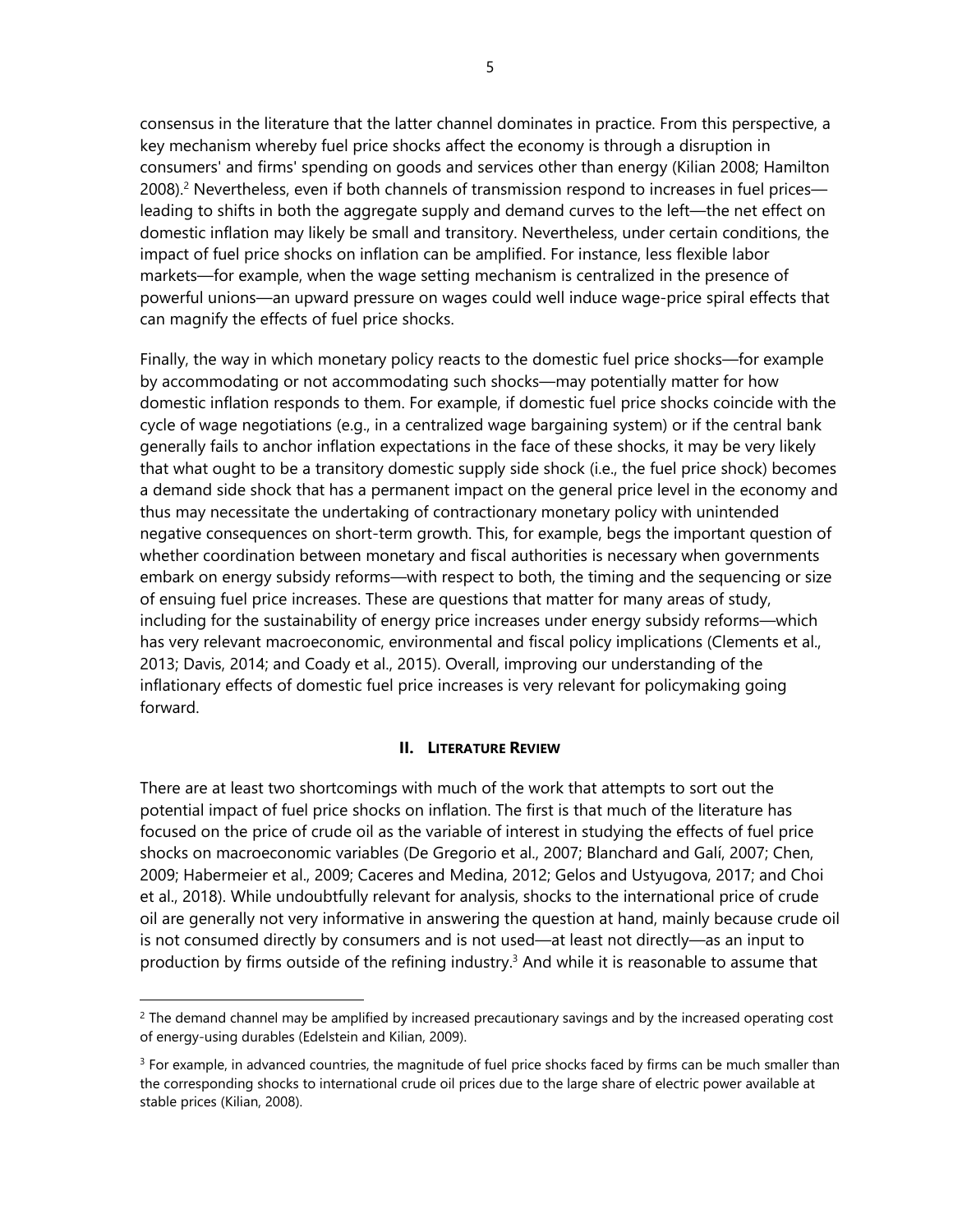shocks to international crude oil prices are eventually transmitted one-to-one to retail domestic fuel prices, this is only true for a handful of countries where prices are fully liberalized. Furthermore, global crude oil price shocks are not the only major source of shocks to retail fuel prices across countries. Differences in fuel pricing policies, taxation, fluctuations in exchange rates, and other important domestic factors also matter and may distort analyses that focus solely on the effect of international crude oil price shocks. To reinforce the importance of domestic factors and country-specific shocks (other than energy subsidy reform scenarios), the weather events of Hurricane Katrina in the Gulf Coast of the United States in 2005 provide a very good illustration, in the sense that they have shown that country-specific shocks—and even regional within-country shocks—can explain a large component of the fluctuations in domestic retail fuel prices that is not necessarily reflected (at least not meaningfully) in the dynamics of international crude oil prices. Therefore, from the perspective of households and firms, retail fuel prices—such as the retail price of fuel or diesel—are most relevant than measures of international crude oil prices, since they are ultimately the basis on which these agents make their economic decisions (Kilian, 2008). And while reliable high frequency data on retail fuel prices in advanced countries are readily available, the public availability of such data tend to be generally very acute across emerging, developing and low-income countries. The lack of availability of a consistent dataset on high frequency retail domestic fuel prices worldwide, has often hindered empirical research on the macroeconomic impact of fuel price shocks. In the context of the ongoing debate on the potential macroeconomic impact of energy price increases under energy subsidy reform, this can hamper reform efforts by increasing the uncertainty about the potential impact of such price reforms on inflation (and growth). For example, the need to increases energy prices to achieve full-cost recovery in some countries—most notably across countries in the Middle East and North Africa region—or to address the negative externalities of low fuel prices through corrective Pigouvian taxation across all countries in general, has often been faced with great resistance from policymakers and other stakeholders—at least partly, as a result of such uncertainty in the potential macroeconomic impact of the required energy price increases under the reforms.

The second issue is that insufficient attention has been paid in the literature to the potential nonlinearity and asymmetry in the effects of fuel price shocks on domestic inflation.4 For instance, there is no reason to expect a large increase in fuel prices to have a similar effect on inflation than an increase of a much smaller magnitude. This is because economic agents are unlikely to change their behavior in response to small fluctuations in fuel prices. Therefore, output and prices may respond differently to oil price shocks of different magnitudes (Hamilton 1996, 2003). Another important aspect is the potential asymmetry in the effects of changes in retail fuel prices on domestic inflation. Such asymmetry (e.g., increases versus decreases in prices) may have important implications for our understanding of the transmission mechanism of these shocks and for the debate about the appropriate design of automatic fuel pricing mechanisms in countries that still regulate domestic fuel prices, and the debate about the appropriate monetary policy response to fuel price shocks. From that perspective, while central banks— especially in countries with existing initial high levels of inflation—should not accommodate transitory supply side fuel price increases when secondary effects on inflation are likely, should they

<sup>4</sup> Existing studies mostly focused on the case of advanced countries.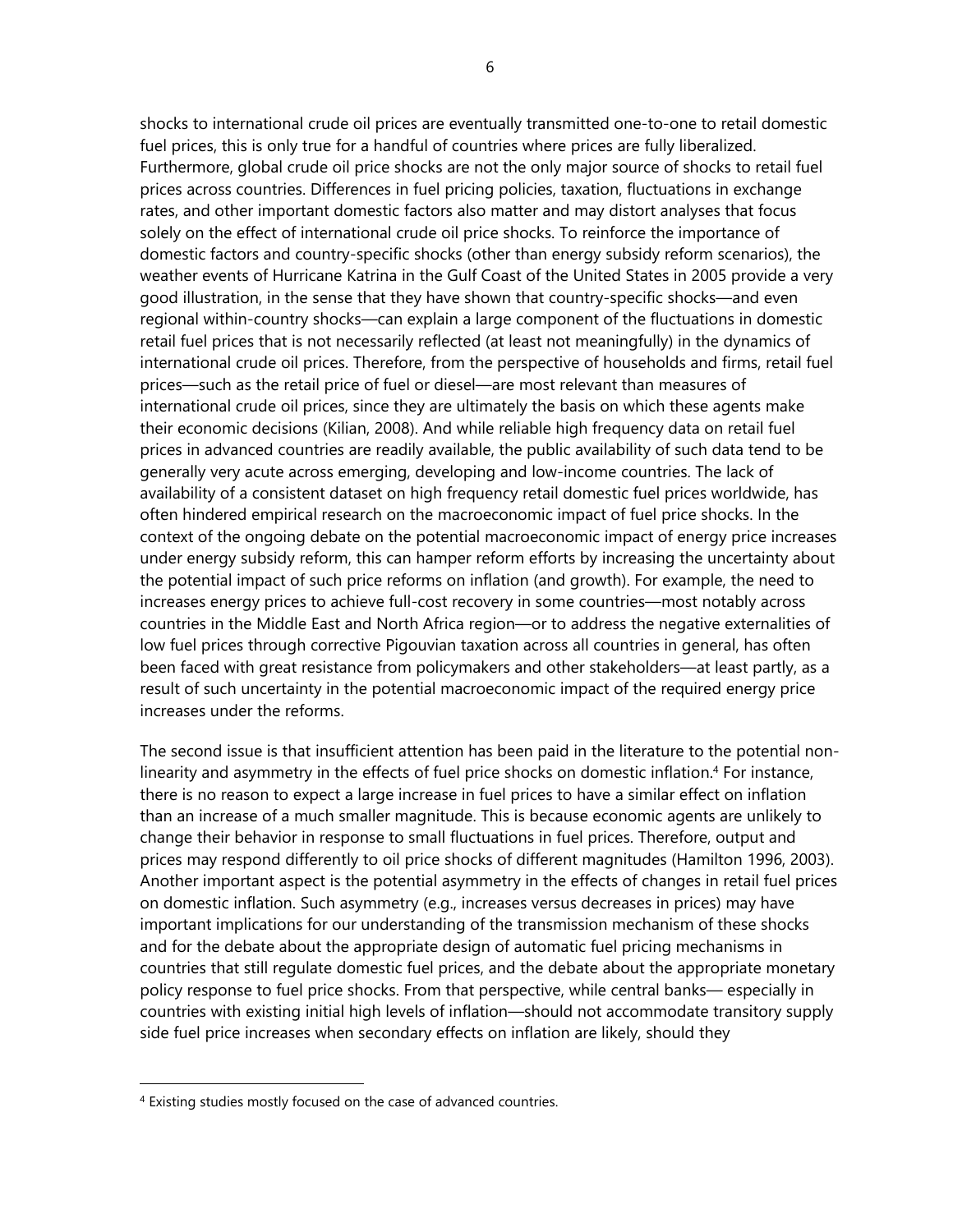accommodate, for example, supply side fuel price decreases even when such secondary round effects materialize?

In this study, we use and update the large novel monthly dataset of domestic retail fuel prices compiled in Kpodar and Abdallah (2017), to estimate the effects of retail fuel price changes on inflation for different country groups. When devising country groups, we focus on countryspecific factors—including the income level, energy intensity, labor market flexibility, and central bank credibility—as candidate features that can help explain the heterogeneity in the spillovers from retail domestic fuel price shocks to inflation across countries.

The empirical approach, detailed in the next section of the paper, relies on a multivariate model that accounts for the dynamic relations among the variables, and allows for non-linearity in the effects. Within this framework, we identify shocks to retail domestic fuel prices by relying on the common assumption (in the literature) that innovations to the domestic fuel price series measured in local currency units—are predetermined with respect to macroeconomic variables. To the best of our knowledge, this study involves the first attempt to use the most comprehensive monthly data on retail domestic fuel prices across a broad set of 110 countries over 2010 to 2016—including advanced, emerging, and developing countries—to: (i) undertake a detailed and careful empirical analysis of their dynamic effects on inflation; and (ii) explain the heterogeneity in such effects across countries using country-specific factors such as energy intensity, labor market flexibility, and central bank credibility. The main results of our study can be summarized as follows:

- i. The dynamic response of inflation to a retail domestic fuel price shock is generally modest and transitory. For the full sample, a 1 percent shock to retail fuel prices leads to an increase of about 0.04 percent in the level of consumer prices, one year after the shock, and then decreases thereafter. However, the responses vary significantly across country groups, with low income countries exhibiting the largest response (around 0.06 percent), followed by emerging countries (around 0.036 percent) and advanced countries (around 0.025 percent), over the same horizon.
- ii. Aside from the income level, other structural factors seem to largely explain the heterogeneity in the response of inflation to the shocks across countries. For example, the variation in the response of inflation to fuel price shocks across country groups can be explained by differences in the extent of wage flexibility, energy intensity, and monetary policy credibility. Specifically, our results suggest that larger responses of inflation to domestic retail fuel price shocks are exhibited by economies with less flexible wages, less credible monetary policy regimes, and higher energy intensity.
- iii. There is an asymmetry in the responses of inflation to fuel prices shocks—especially in the case of advanced and low-income countries—whereby positive domestic fuel price shocks tend to exhibit larger and more persistent impacts on inflation than negative domestic fuel price shocks. Such asymmetry in the inflationary response tends to be more pronounced under sufficiently large domestic fuel price shocks, and essentially vanishes when shocks become small.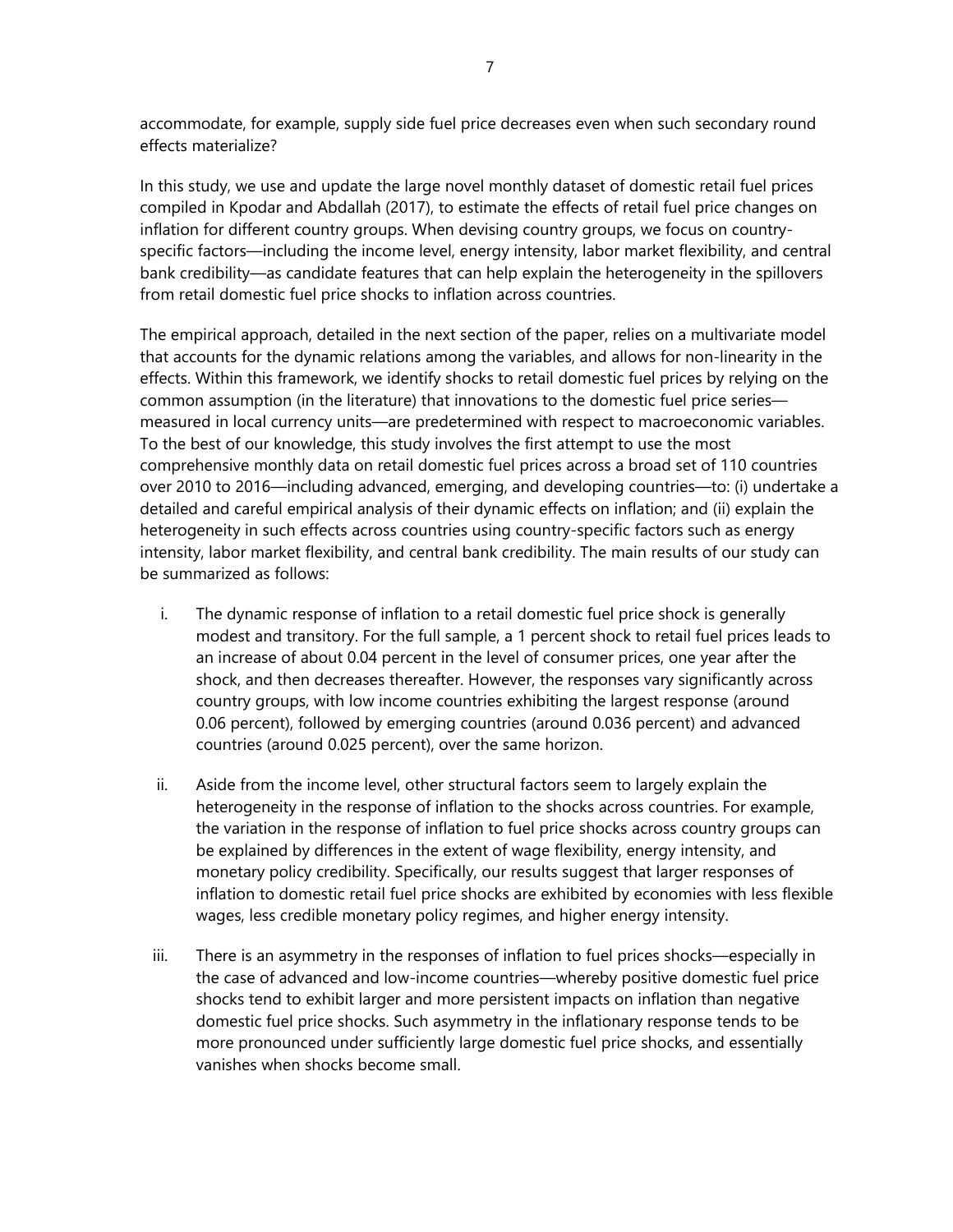The rest of the paper is structured as follows. Section II lays out the empirical approach and presents the data along with some stylized facts. Section III presents and discusses the empirical results from the baseline model and attempts to explain the heterogeneity in the response of inflation to fuel price shocks across country groups, focusing on the role of economic fundamentals. This section also presents the results from the non-linear model. Section VI summarizes the findings and concludes.

#### **III. EMPIRICAL FRAMEWORK: ESTIMATION AND IDENTIFICATION**

Our aim is to estimate the dynamic responses of consumer price inflation to domestic retail fuel price shocks. Let  $y_t$  be the k-dimensional vector stochastic process for the following set of variables: retail fuel prices—measured in local currency—the nominal effective exchange rate (NEER), the consumer price index, and a measure of the short-term interest rate (the lending rate).<sup>5</sup> We postulate that  $y_t$  can be approximated by a vector autoregression of finite order  $p$ .

$$
B_0 y_{it} = B_1 y_{it-1} + \dots + B_p y_{it-p} + u_{it}
$$
 (1a)

where  $u_{it}$  contains country-specific structural shocks—with their variance-covariance matrix being normalized to be the identity matrix. To allow estimation of the structural model in (1a), one first needs to derive its reduced-form representation. This simply involves expressing  $y_t$  as a function of lagged  $y_{it}$ . A typical variation of (1a) allows for an intercept, a vector of conditioning exogenous variables and country fixed effects. For expository purposes, we abstract here from these, although we will use them in the estimation throughout this paper. To derive the reducedform representation, we pre-multiply both sides of the structural model representation in (1a) by  $B_0^{-1}$ :

$$
B_0^{-1}B_0y_{it} = B_0^{-1}B_1y_{it-1} + \dots + B_0^{-1}B_p y_{it-p} + B_0^{-1}u_{it}
$$

Consequently, the reduced-form counterpart of the structural model in (1a) is as follows:

$$
y_{it} = A_1 y_{it-1} + ... + A_p y_{it-p} + \varepsilon_{it}
$$
 (1b)

By construction, the reduced-form error terms  $\varepsilon_{it}$  in (1b) are a transformed version of the structural errors  $u_{it}$  in (1a), where  $\varepsilon_{it} = {B_0}^{-1} u_{it}$ . This implies that the variance-covariance matrix  $\Sigma_{\varepsilon}$  of  $\varepsilon_{it}$  is:

$$
\Sigma_{\varepsilon} = B_0^{-1} B_0^{-1'}
$$

By using this multivariate specification, one could determine the response of domestic inflation to fuel price shocks conventionally as follows: (i) in a first step, estimate the reduced form representation in (1b); (ii) in a second step, invert the resulting estimated coefficient (i.e., the coefficients on the lagged variables in the vector  $y_{it}$  to obtain the moving average coefficients which constitute the reduced-form impulse response functions; and (iii) in a final step, impose sufficient identifying restrictions on  ${B_0}^{-1}$  to form the structural impulse response functions of

<sup>&</sup>lt;sup>5</sup> We use the local currency price of fuel rather than the dollar price to avoid dividing by an endogenous variable (Blanchard and Galí, 2007).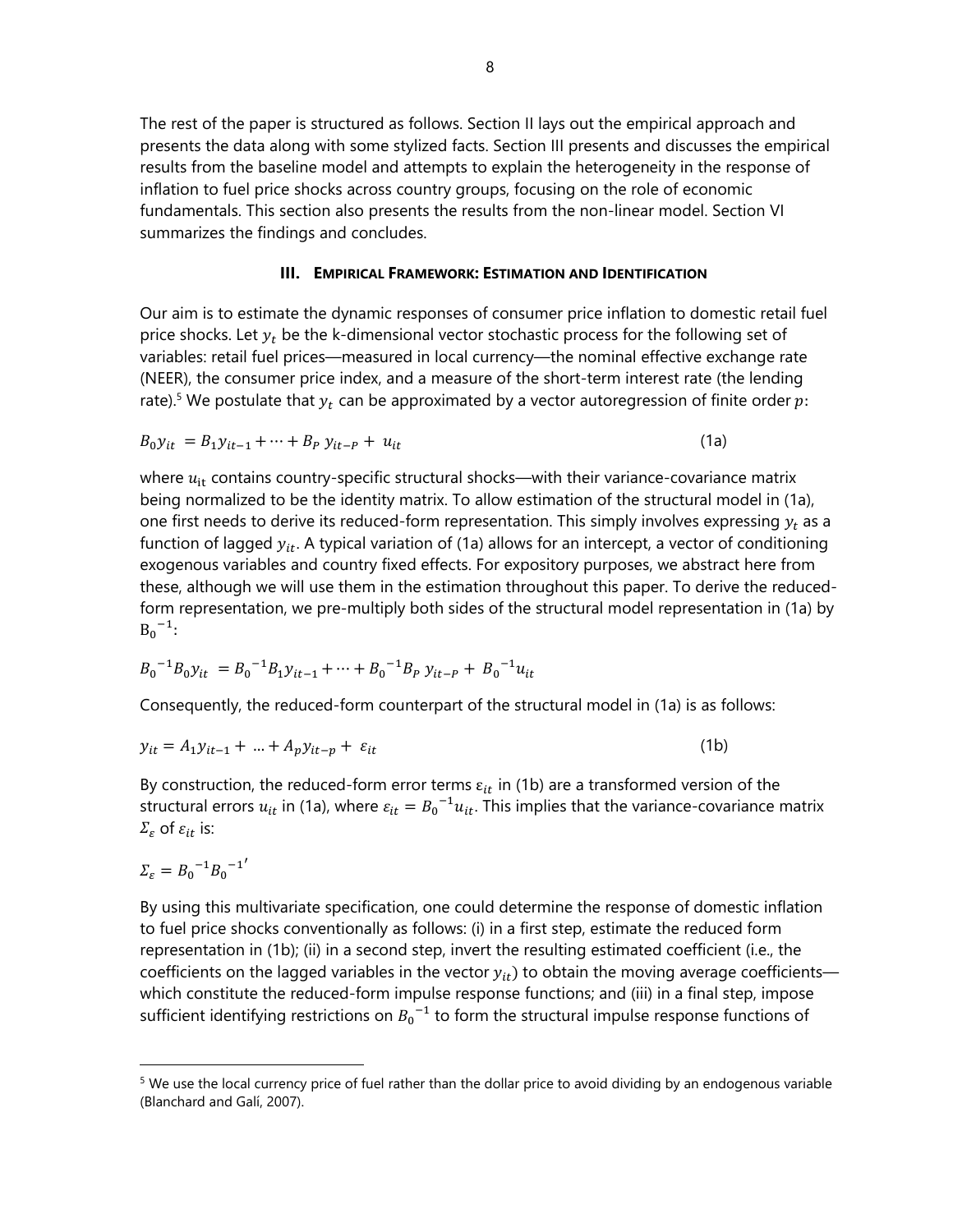interest—part of which are the dynamic impulse responses of inflation to the orthogonalized domestic retail fuel price shocks.

While such approach is standard, it presupposes that the data is generated by a Vector Autoregression (VAR) model—which is clearly only correct if the model coincides with the data generating process. Studies have argued that the dynamics of some basic models often follow VARMA representations that are often incompatible with VARs (Cooley and Dwyer, 1998). Consequently, and under such conditions, it follows that specifying a VAR may well introduce significant misspecification, with potentially serious implications for the estimation of—and inference from—impulse response functions, since misspecification errors are compounded with the forecast horizon (Jordà, 2005).<sup>6</sup> To address this issue, we take an alternative approach to estimating the impulse responses by fitting the following linear projection for each equation in our multivariate model (Jordà 2005, 2009):

$$
y_{it+h} = G_1 y_{it} + G_2 y_{it-1} + \dots + G_p y_{it-p} + D_1 z_t + F_i + \varepsilon_{it+h} \qquad h = 1, ..., H \qquad (2)
$$

where  $\varepsilon_{it}$  is serially correlated or heteroscedastic,  $z_t$  is a vector of conditioning exogenous variables, and  $F_i$  denote country fixed effects. By construction, the slope  $G_1$  is interpreted as the response of  $y_{it+h}$  to a reduced-form disturbance in period t. This approach is essentially akin to generating multi-step predictions using direct forecasting equations that are re-estimated for each forecast horizon. As argued in Jordà (2005), such approach is robust to misspecification because impulse responses can be defined without any reference to the unknown data generating process—and even when the Wold decomposition does not exist (Koop et al., 1996; Potter, 2000; and Jordà, 2005).<sup>7</sup> Consequently, the impulse responses can be defined as follows:

$$
\Phi_h = G_1 = E(y_{it+h}|\varepsilon_t = 1; y_{it}, \dots, y_{it-p}) - E(y_{it+h}|\varepsilon_t = 0; y_{it}, \dots, y_{it-p})
$$
(3)

Nevertheless, while the local projection approach allows us to more accurately estimate the impulse responses of interest, it doesn't address the issue of correct inference—which is related to identifying the causal effects of domestic retail fuel price shocks. Here, it is important to note that strict exogeneity is not required for estimating such causal effects. A much weaker—and more defensible—assumption is that changes in fuel prices are predetermined with respect to macroeconomic variables (Davis and Haltiwanger, 2001; Lee and Ni, 2002; Kilian, 2008; Blanchard and Galí, 2007). In other words, the retail price of fuel is assumed to respond, with a delay, to changes in macroeconomic conditions—an assumption that is standard in the literature. The study by (Kilian and Vega, 2011) lends credence to such exclusion restrictions in monthly retail fuel price models—ruling out instantaneous feedback from domestic macroeconomic aggregates to the retail price of fuel. This reinforces confidence in our identification strategy and makes it

 $6$  Misspecification problems are potentially even more relevant in the context of our study, since we use panel data consisting of a wide range of countries, which makes it more difficult to specify the estimation equations from the viewpoint of economic theory.

 $<sup>7</sup>$  This modelling approach has its roots in the direct multi-step versus iterated forecasting approaches (see, for</sup> example, Stock and Watson, 1999).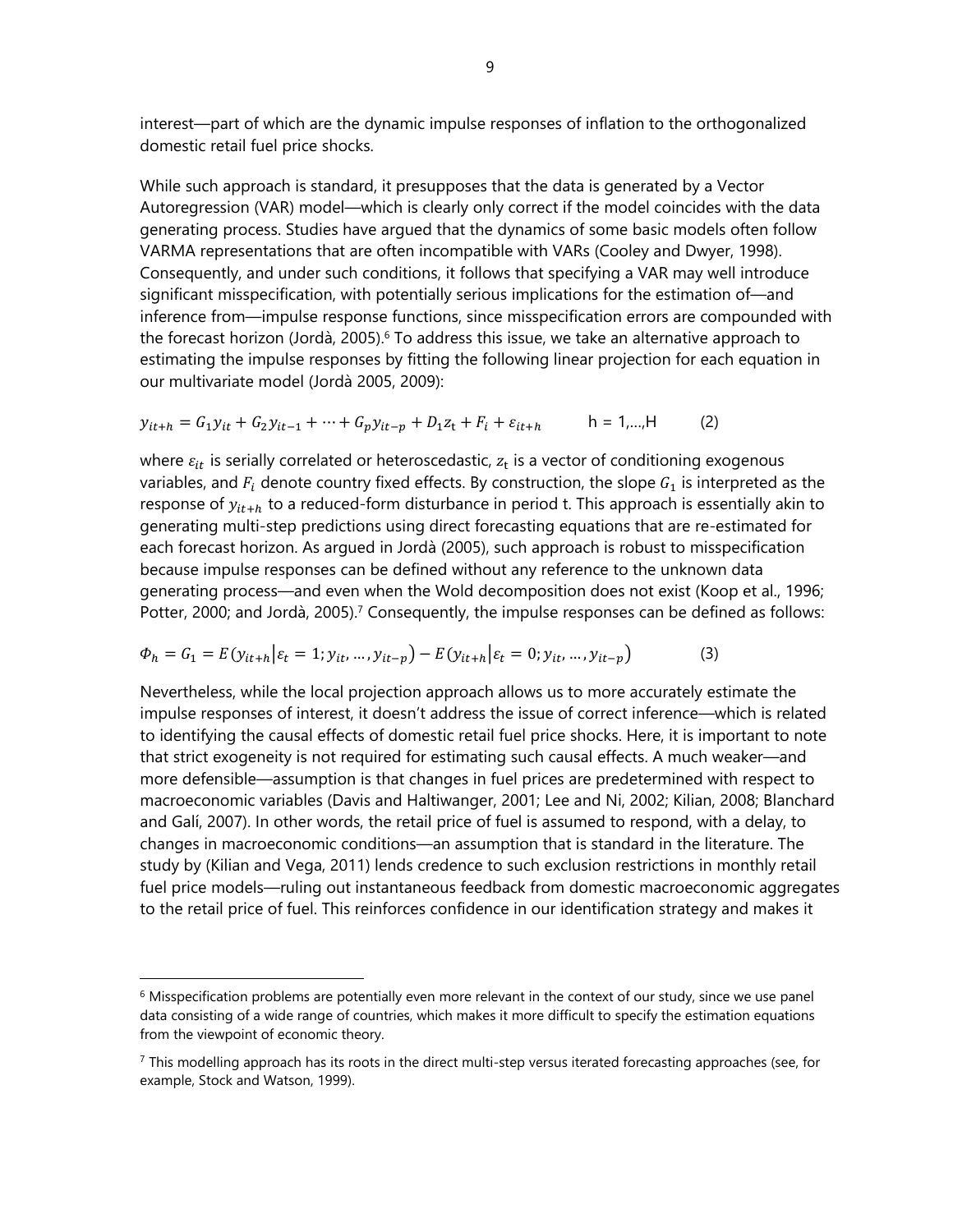more robust, especially in the context of our monthly data (Kilian, 2008).<sup>8</sup> Consequently, the corresponding dynamic structural impulse responses of interest  $\psi_h$  can be written as follows:

$$
\psi_h = \Phi_h B_0^{-1} \tag{4}
$$

where  ${B_0}^{-1}$  is assumed to be a lower-triangular matrix and is obtained based on recursively identifying the VAR model in (1b), with fuel prices ordered first. And while the analysis in Jordà (2005) does not explicitly discuss the distinction between structural and reduced form impulse responses derived from local projections, the impulse responses in his study are obtained using a similar identification approach (Jordà 2005, pp. 175).

Since our study is investigating hypotheses related to the sign and size of the fuel price shocks, an alternative specification to the one in (2) is clearly needed to account for the non-linearity. In a traditional multivariate setting, the investigation of nonlinearities can be complex due to: (i) the limited ability to jointly estimate a nonlinear system of equations with its inherent computational difficulties; (ii) the difficulty in generating multiple-step ahead forecasts from a multivariate nonlinear model since it requires simulation methods; and (iii) the challenge in computing appropriate standard errors for the impulse responses.

Broadly speaking, there have been several approaches in the literature that allow for nonlinearity in the effects of energy prices. One approach relies on linear models involving censored repressors (Mork, 1989) or on asymmetric model specifications that combine asymmetries with additional nonlinearities—with the net oil price variable of Hamilton (1996, 2003, 2009, 2011) being an example. However, recent studies have argued that estimates from such models can be inconsistent and mis-specified, regardless of whether the data generating process is symmetric or asymmetric. More specifically, any inference based on linear impulse responses—that are independent of the magnitude and the history of shocks—can be misleading for studying the hypotheses of symmetry. From this perspective, Kilian and Vigfusson (2011) specify an econometric model that can capture asymmetric responses to positive and negative oil price shocks, building on Mork (1989). The approach that we take in this study is to extend the local projections approach (Jordà, 2005) as specified in (2). More specifically, we modify the set of local projection equations in (2)—consistent with the flexible local projections of Jordà (2005, 2009) as follows:

$$
y_{it+h} = G_1 y_{it} + G_2 y_{it-1} + \dots + G_p y_{it-p} + H_1 y_{it}^2 + H_2 y_{it}^3 + D_1 z_t + F_i + \varepsilon_{it+h}
$$
 (5)

Note that the polynomial terms in (5) imply that the impulse responses will now vary according to both, the sign and the size of the fuel price shock. In addition, the impulse responses now also inherently depend on the local history of the shock (we evaluate them, as in Jordà (2005), at the sample mean). Monte Carlo simulations presented in Jordà (2005) show that flexible projections with polynomial terms perform well with respect to approximating the inherent nonlinearities of a dynamic model. Note that both, the approach by Kilian and Vigfusson (2011) and the flexible local projection approach of Jordà (2005, 2009) both provide a semi-parametric approximation to

<sup>8</sup> The assumption that changes in fuel prices are *predetermined* with respect to macroeconomic variables is typically inappropriate when working with annual data. The literature supports its use when working with high frequency data in general—and with monthly data in particular (Kilian, 2008).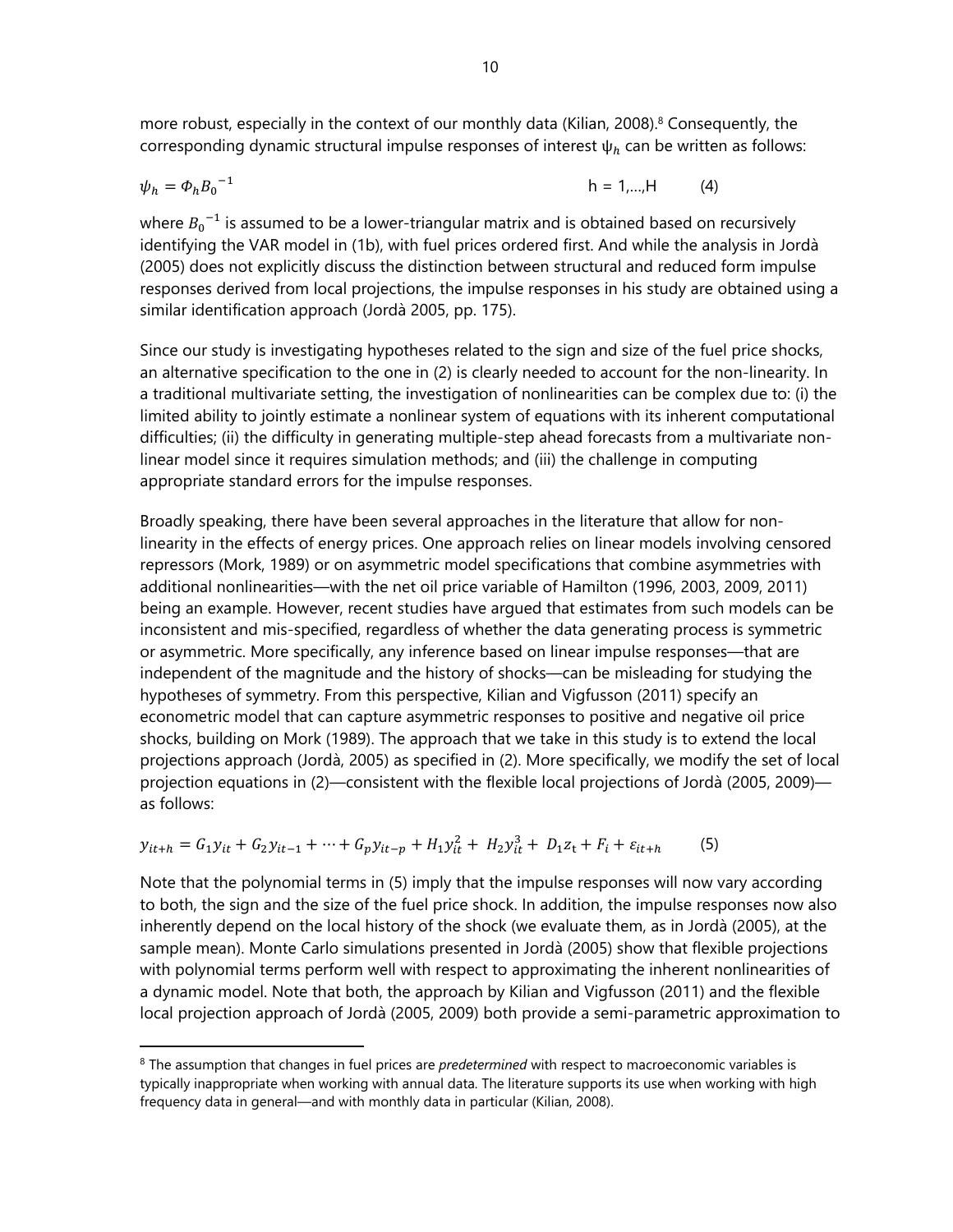potentially asymmetric and non-linear responses generated by a variety of models. We choose the latter because it allows the use of more parametric structure which helps improve the precision of the estimates and the power of tests of symmetry and non-linearity. Recently, there has been a growing interest in the literature in estimating impulse responses using local projections, including studies on the fuel pass-through from international oil price shocks to retail fuel prices (Kpodar and Abdallah, 2017), the effects of fiscal policy shocks (Auerbach and Gorodnichenko, 2013; Ramey and Zubairy, 2014), the effects of exchange rate shocks (Caselli and Roitman, 2016), and shocks to excess credit (Jordà et al., 2013).

Finally, we include in each equation 12 lags of each of the four endogenous variables, country fixed-effects, an intercept, and a binary variable indicating the period of the great recession of 2008–09. Prior to estimation, we transform all data to log first-differences (except for the interest rate variable, which we first-difference only). We estimate each equation, for each horizon, by least squares regression.<sup>9</sup> Finally, for hypothesis testing, we use standard errors that are clustered at the country level, robust to heteroscedasticity and autocorrelation, and based on a nonparametric block bootstrap procedure with 2000 replications (Bertrand et al, 2004; and Kilian and Kim, 2009). We report confidence intervals based on selected percentiles from the resulting empirical density.

## **IV. DATA AND STYLIZED FACTS**

In this study, we extract from the database compiled in Kpodar and Abdallah (2017) monthly domestic retail fuel prices over the period 2000:1 to 2014:6 for a sample of 110 countries, of which 31 are high income countries, 42 are emerging countries and 37 are low income countries.10 We use the retail gasoline price as the fuel price variable in all specifications, throughout our study. Using the retail diesel price produces similar results.

The unbalanced panel data in this study contains around 12600 observations—an order of magnitude greater than has been used in most studies on the macroeconomic effects of fuel price shocks to date. We divide the sample into a number of country-observation groupings (according to income levels, and economic fundamentals), estimate and compare the effects across groups. The remaining variables are obtained from the IMF's International Finance Statistics (IFS) database and Haver Analytics.

<sup>&</sup>lt;sup>9</sup> While the presence of a lagged dependent variable and country fixed effects may in principle bias the estimation of  $\beta_1$  in small samples (Nickell, 1981), the length of our time dimension mitigates this concern. The finite sample bias is in the order of 1/T, where T in our sample is large.

 $10$  The Kpodar and Abdallah (2017) study covers 162 countries. However, our sample is limited to 110 countries owing to the availability of corresponding monthly data on the remaining macroeconomic aggregates for the purpose of the analysis in this paper.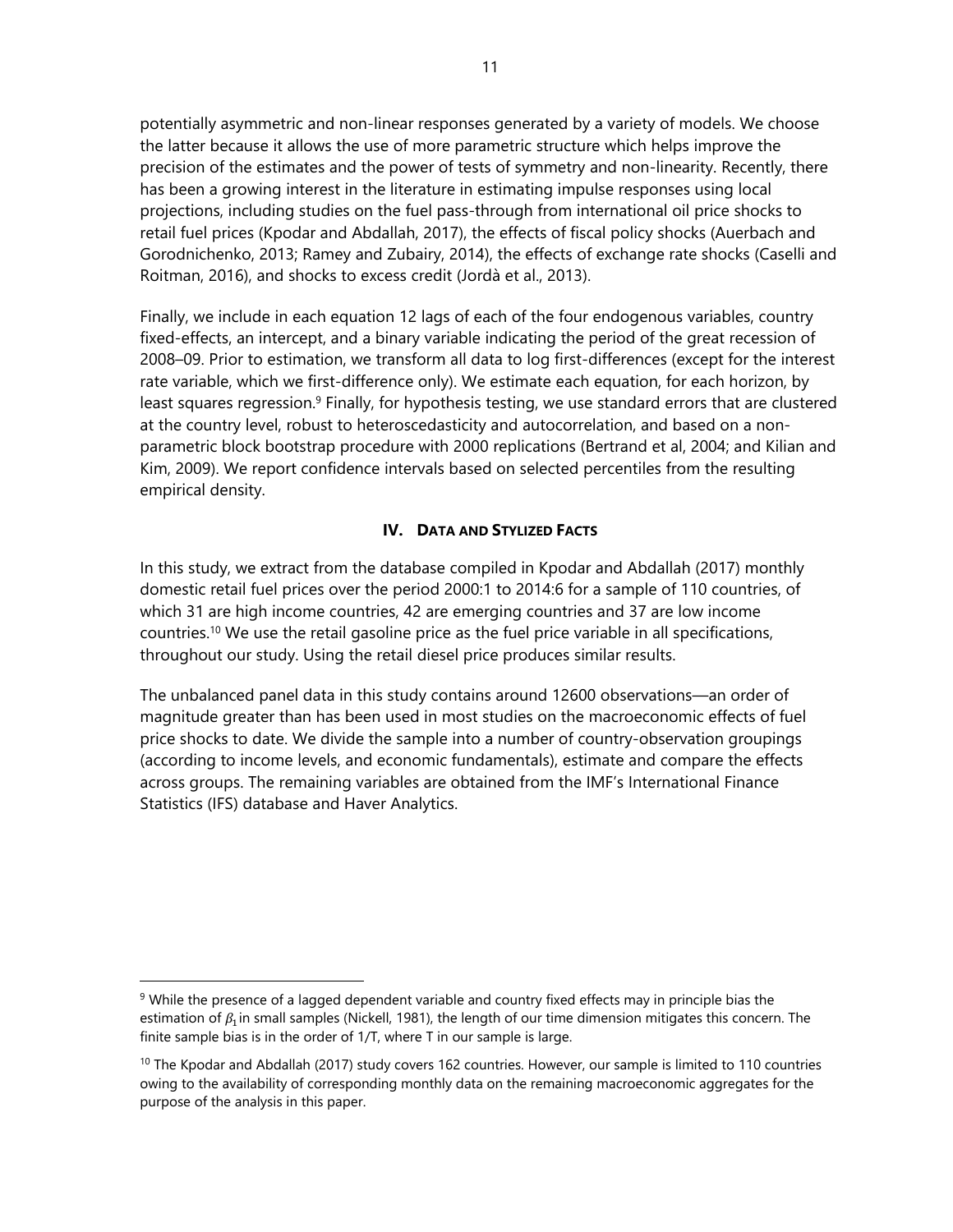

Source: Kpodar and Abdallah (2017).

Note: Retail fuel prices (USD per liter, left axis). The solid blue line corresponds to the international crude oil price (USD per liter, right axis).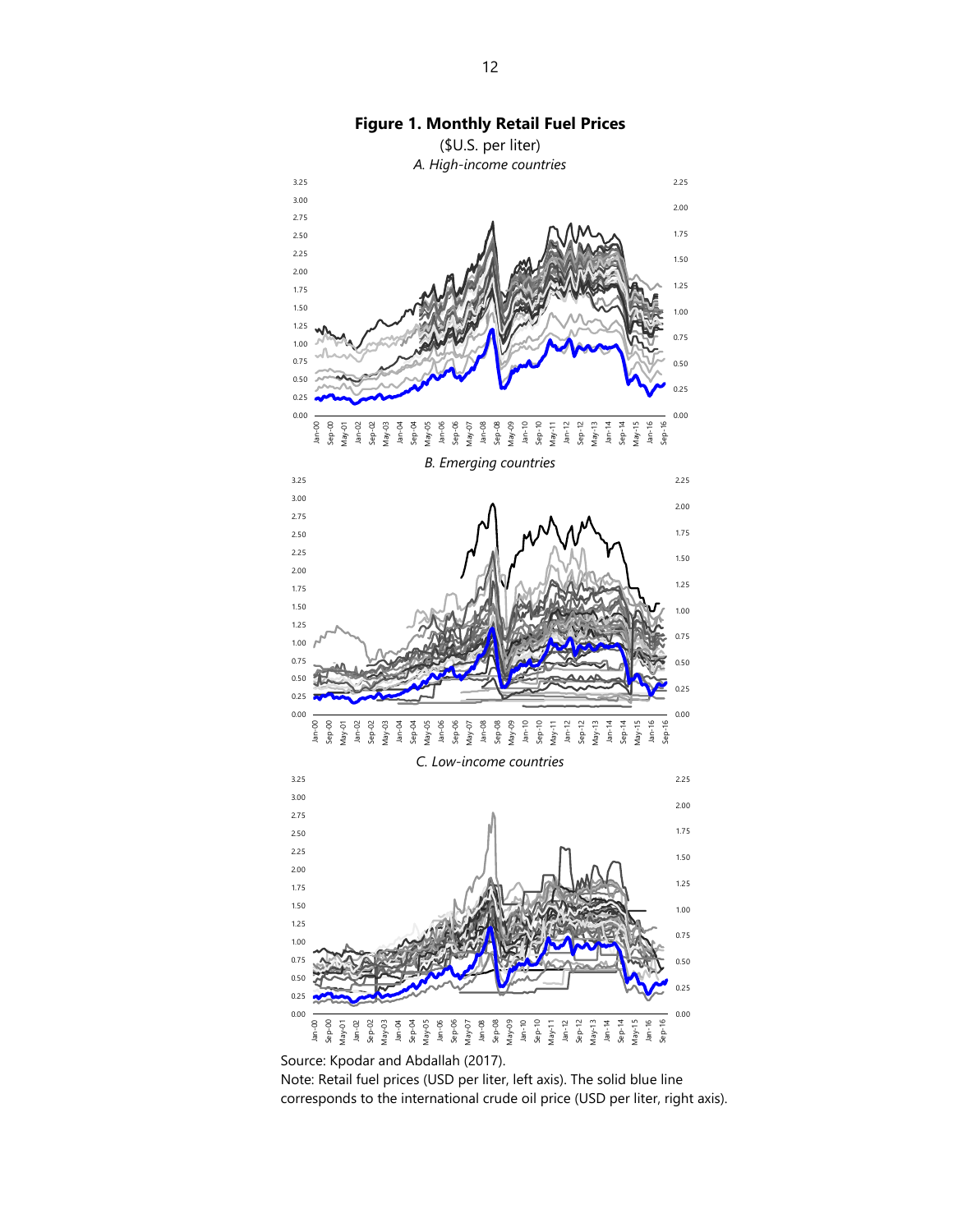Figure 1 displays the evolution of monthly domestic retail fuel prices for three groups of countries since 2000. It shows the monthly U.S. dollar price of a liter of fuel. As the figure suggests, levels and changes can be very heterogeneous across countries. Moreover, not only the distribution of these changes has not been uniform, but also their incidence has not always been common to all countries. For instance, retail fuel prices appear to display somewhat less variability in some emerging and low-income countries mainly reflecting a prevalence of regulated fuel prices.





Changes in retail gasoline prices

Source: IMF staff calculations.

Note: The scatter plot contains data for 110 countries, for which data on both headline CPI inflation and fuel prices were available.

#### **V. EMPIRICAL FINDINGS**

#### **A. By Income Level**

As discussed earlier, our impulse response functions to fuel price shocks are estimated using local linear projections. The responses are accumulated and shown in levels up to a 30-month horizon. The 16<sup>th</sup> and 84<sup>th</sup> percentiles (dashed lines), obtained from the bootstrap procedure, are shown on both sides of the point estimate. The size of the shock is normalized so that it raises the price of fuel by 1 percent on impact in all country groups, for comparability. Figure 3 displays the (accumulated) estimated impulse response functions of domestic inflation, for different country income groups. For the full sample of countries (Panel A), inflation responds positively to retail domestic fuel price shocks. The response is around 0.014 percent, one month after the shock, increasing to a peak of around 0.04 percent, eight months after the shock. The effect is only transitory, essentially decaying to around 0.025 percent, and is statistically insignificant two years after the shock.

However, the findings for the full sample of countries can potentially mask a significant heterogeneity in the magnitude and the persistence of the effects of such shocks across country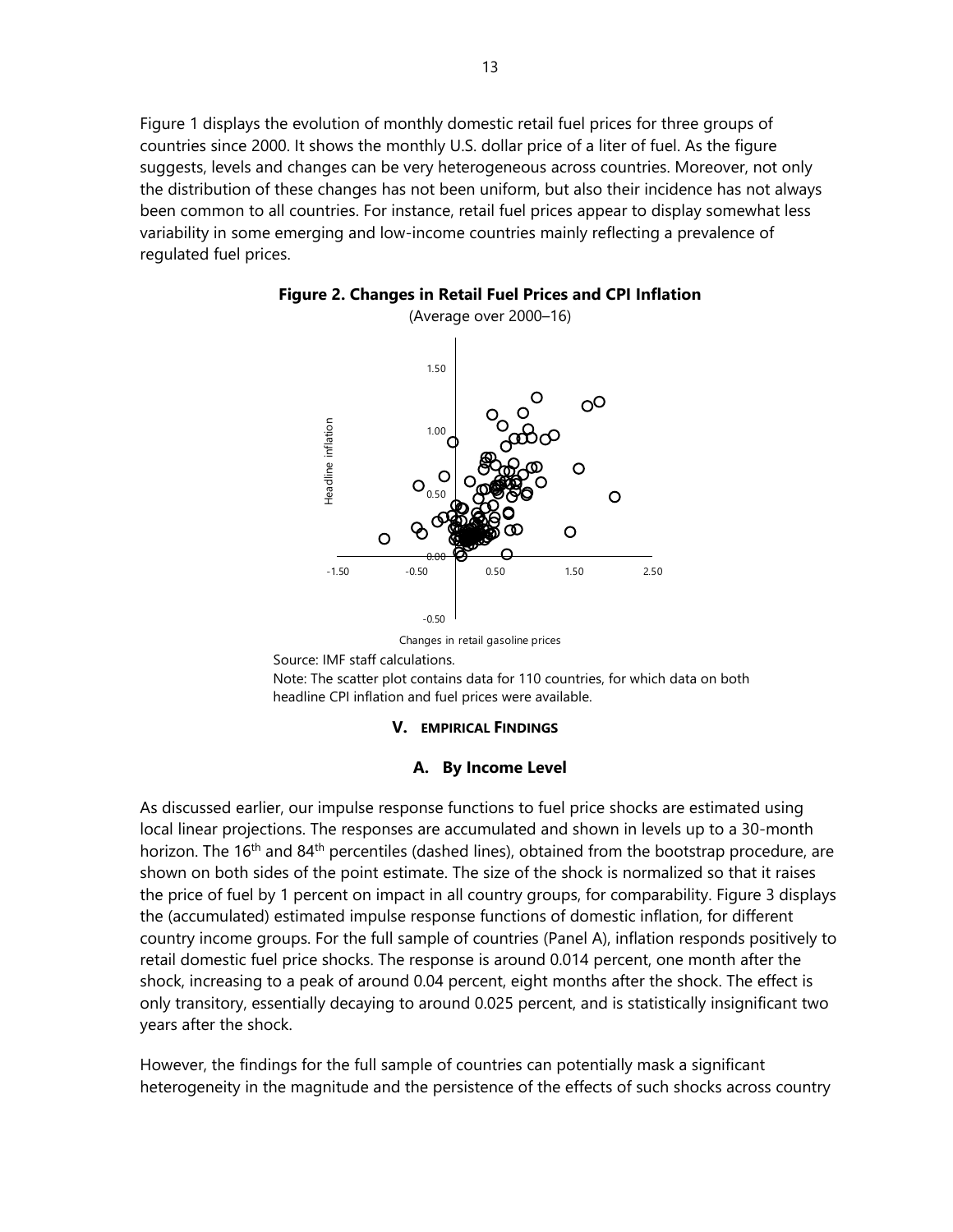

**Figure 3. Dynamic Response of Inflation (accumulated) to a 1 Percent Fuel Price Shock**

Note: Results from the baseline model. The estimate (solid line) and the 16<sup>th</sup> and 84<sup>th</sup> percentiles (dashed lines) from a block bootstrap procedure with 1000 replications are shown. The solid red line is the estimate for the full sample of countries (repeated from Panel A).



(Restricted Sample, in Percent)



Note: Results from the baseline model, estimated using a restricted sample of 77 countries, for which both, CPI excluding energy and headline CPI, are available over the same period; dashed lines are the 16<sup>th</sup> and 84<sup>th</sup> percentiles from the bootstrap distribution.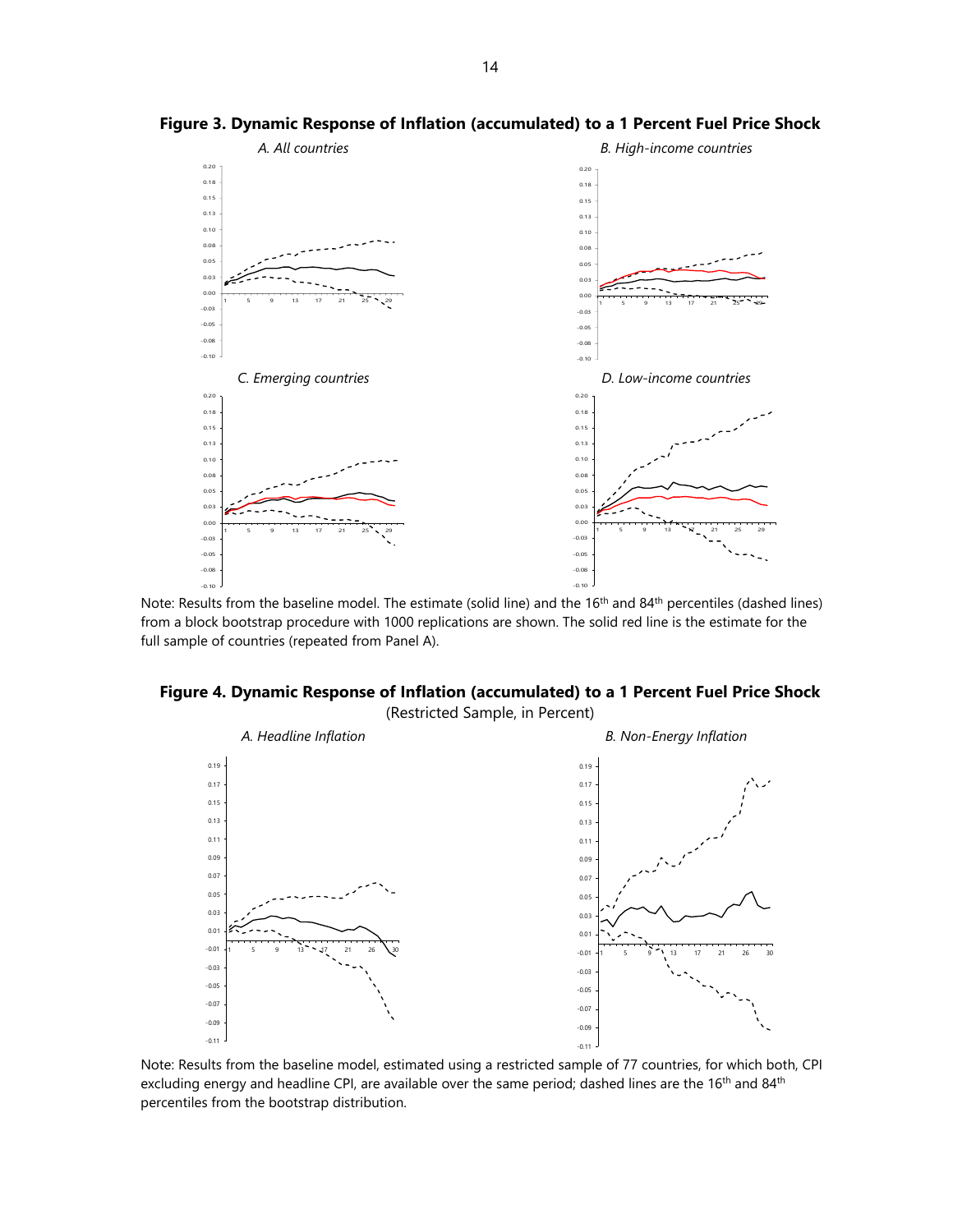groups. For instance, as shown in Figure 3, low income countries exhibit the largest response of around 0.06 percent, followed by emerging countries (around 0.036 percent), and advanced countries (around 0.025 percent) over the same horizon. At the same time, emerging countries display the most persistent and long-lasting response to the shocks among all income groups. The relatively large and persistent response for the emerging economies group—which is predominated by fast growing emerging economies in Developing Asia—is consistent with the evidence in Cunado and Perez de Garcia (2005) who also finds a sizeable inflationary impact of oil price shocks in this sample of countries. Overall, the above results suggest that the spillover from fuel price shocks to domestic inflation is somewhat modest and does not generally lead to sustained effects. This is consistent with empirical evidence suggesting that unpredictable changes in fuel prices historically have been followed by a one-time adjustment in the price level, resulting in a blip in the inflation rate rather than sustained increase in inflation (Kilian and Lewis 2011).

We compile data on non-energy inflation for 77 countries (out of the original sample of 110 countries in this study). We restrict our sample to those 77 countries for which data on both, non-energy inflation and headline inflation, are available over the same period.11 We then estimate, separately, the impulse responses of both non-energy inflation and headline inflation to the same fuel price shocks. The results shown in Figure 4 suggest that the effects of fuel price shocks on non-energy inflation are positive and significant and are somewhat slightly larger than their effects on headline inflation. Hence, fuel price shocks lead to indirect and second round effects on domestic inflation. The shortcoming of not using this measure of non-energy inflation in our analysis must be traded-off with the possibility of estimating our dynamic responses of interest using much longer time periods and 33 more countries. Hence, headline inflation will be used for the remainder of our analysis.

## **B. By Economic Fundamental**

There are several potential explanations behind the pattern of differentiated responses of inflation to fuel price shocks across country groups. On the one hand, economies that have a relatively high energy intensity—compared to other country groups—are expected to experience larger movements in domestic inflation due to fuel price shocks. This is the case of emerging and low-income countries, for which the responses of domestic inflation were estimated to be, on average, higher than that of the low energy intensive high-income economies.

On the other hand, the persistence in the inflationary effects of retail fuel price shocks in emerging economies is suggestive of possible second-round effects. Such effects may come largely because of rising inflation expectations following the incidence of shocks in this group of countries (Cunado and Perez de Garcia, 2005). This is because, for example, forward-looking workers and employers may build higher inflation into future wages and prices. In this sense, labor market rigidities, such as the rigidity of wages, can play an important role here through the wage spiral channel. Finally, the importance of the role of monetary policy for containing

<sup>&</sup>lt;sup>11</sup> Data on CPI excluding energy was compiled for 77 countries using various sources, including the IFS, IMF STA, Haver, and CEIC databases. For a number of countries, this variable was not readily available, and was imputed using information on the weights of energy in the CPI basket.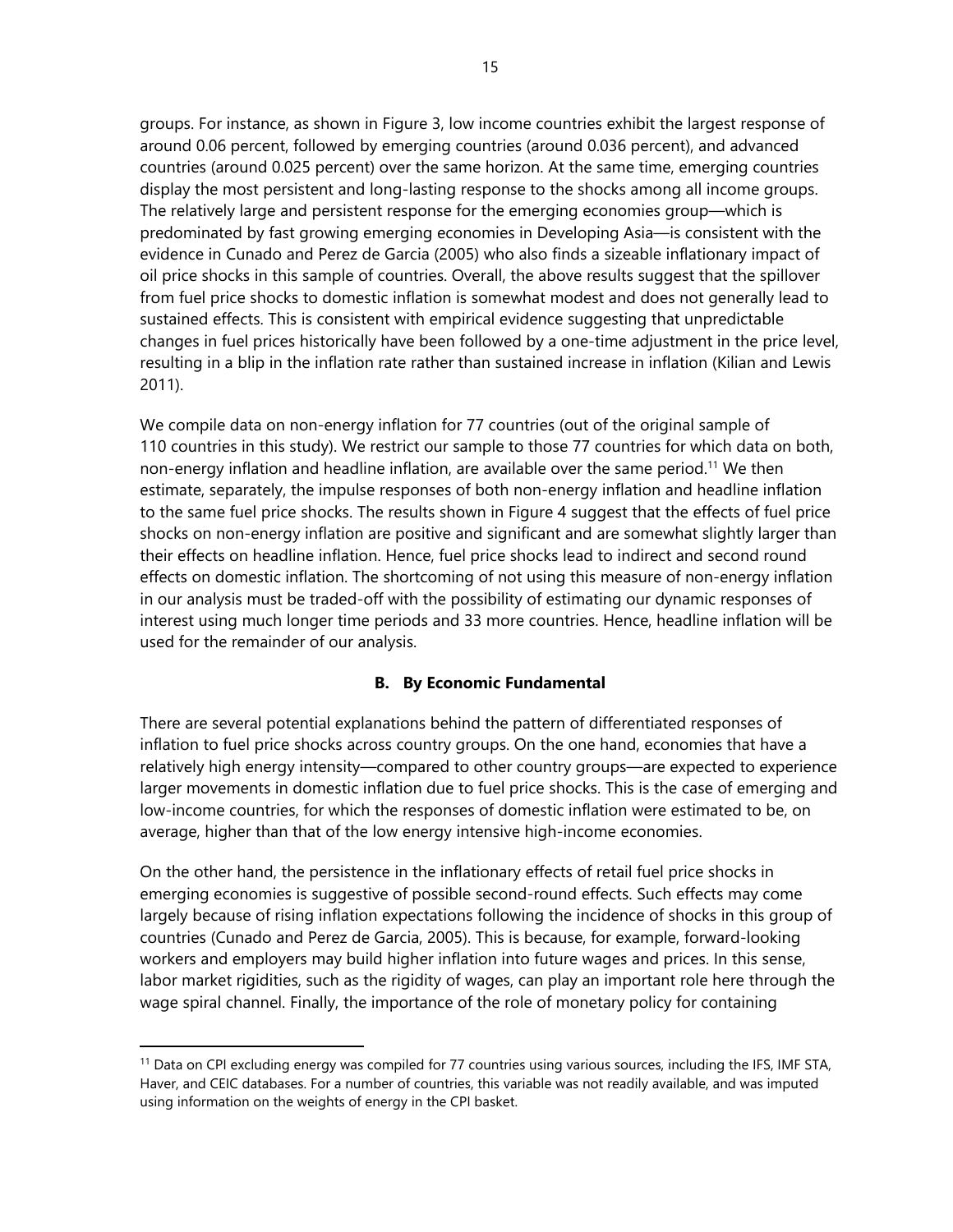inflationary pressures associated with energy price shocks has been well highlighted in the literature (Bernanke*,* Gertler, and Watson, 1997; Barsky and Kilian, 2002 and 2004; and Blanchard and Galí, 2007). For instance, to the extent that the public views the central bank's policy response as sufficiently credible, fuel price changes should not be associated with sustained effects in inflation. Hence, the response of inflation expectations to energy prices can be very important for monetary policy. The consensus is that a central bank with perfect credibility should target core inflation (excluding volatile commodity prices such as the price of fuel). Nevertheless, if energy prices have excessive impact on inflationary expectations, larger monetary policy responses to energy price changes may be warranted (Cavallo, 2008; Harris et al., 2009). But assuming that there is a generally high degree of central bank credibility, there is no reason for such expectations to develop.

We carefully explore the role of these three fundamentals—energy intensity, flexibility of wages, and monetary policy credibility—to better explain the observed differences in the size and the persistence of the estimated effects of fuel price shocks on domestic inflation across country groups.<sup>12</sup> To do so, we divide our sample of 110 countries into groups, as follows:

- *a. Energy intensity.* We use data on the share of energy in the economy from the OECD library, over 2000–14. We then classify a country as relatively *more energy intensive* if its net inland quantity of energy consumed relative to total real output produced fall *above* the medians of their respective cross-country distribution. Otherwise, a country is classified as relatively *less energy intensive*.
- *b. Wage flexibility.* We use data on the extent to which centralized collective bargaining is used in the wage setting process. Data are from the 2014 *Global Competitiveness* Report published by the World Economic Forum (WEF). This indicator, ranging from 1 (centralized) to 7 (decentralized) provides a score reflecting the flexibly of wage determination. We classify a country as having relatively *more flexible wages* if the score on this indicator falls *above* the median of the cross-country distribution. Otherwise, a country is classified as having relatively *less flexible wages.*
- *c. Monetary policy credibility.* We use the Central Bank Autonomy index developed in Arnone et. al (2009). The index measures the ability of the central bank to select the objectives of monetary policy and its policy instruments. It also takes into account provisions in central bank legislations with regard to policy formulation and its objectives as well as the limitations on central bank lending to the government. These dimensions are important for establishing and strengthening monetary policy credibility. We classify a country as having a relatively *more credible monetary policy* if the score on this indicator falls *above* the median of the cross-country distribution. Otherwise, a country is classified as having a relatively *less credible monetary policy.*

 $12$  These factors have been found to be important in the literature in explaining the extent to which fuel price shocks affect inflation (Blanchard and Galí, 2007; Gelos and Ustyugova, 2017).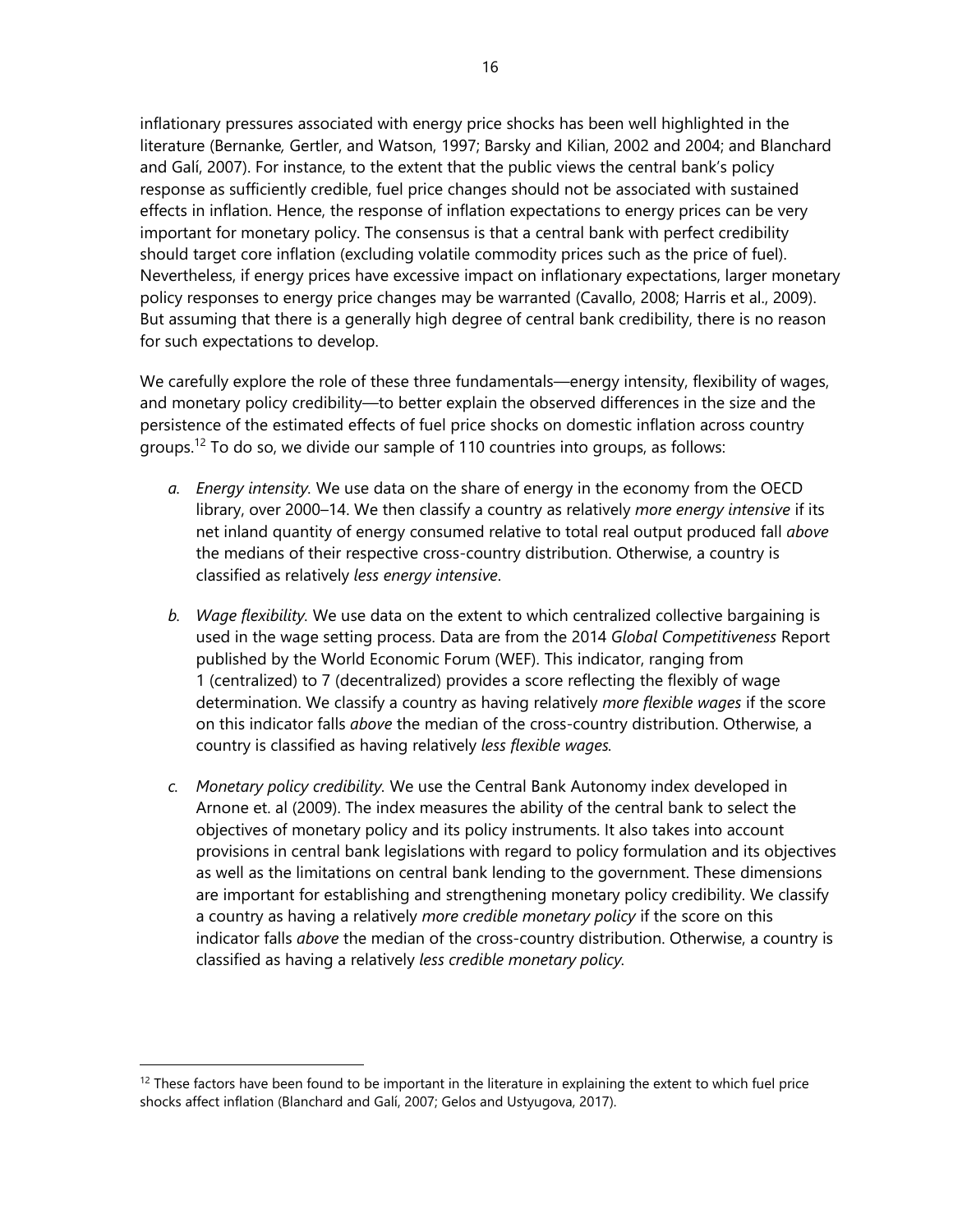Figures 5a–5c present the effects of a 1 percent fuel price shock on domestic inflation for the different country groups. The results suggest that the above fundamentals matter a great deal in explaining the differential in the response of inflation to retail fuel price shocks across country groups. First, as expected, we find that the inflation response is significantly larger in the group that is classified as *more energy intensive*. The peak (accumulated) response of inflation (0.061 percent) for this group is around 120 percent higher than that of the group of *less energy intensive* countries (0.027 percent). De Gregorio et al. (2007) also find that, in a group of advanced countries, the spillover from fuel price shocks on domestic inflation depends on the level of energy intensity (Figure 5a).



**Figure 5a. Dynamic Responses of Inflation (accumulated) to a 1 Percent Fuel Price Shock** 

Note: Each panel includes, for the baseline model, the estimate (solid line) and the 16<sup>th</sup> and 84<sup>th</sup> percentiles (dashed lines) from a block bootstrap procedure with 1000 replications.

Second, Blanchard and Galí (2007) show that the presence of some rigidity in the adjustment of wages to shocks is a necessary ingredient to generate significant fluctuations in measures of inflation and output. Figure 5b illustrates this point by showing our estimated inflation response is significantly larger in the group classified as having *less flexible wages*. The peak response of inflation (0.069 percent) for this group is around 85 percent higher than that of the group characterized by *more flexible wages (*0.037 percent). The effects are also notably more persistent for the former group, with the effects lasting more than two years after the shock, compared to around only one year for the group of countries with more flexible wages (Figure 5b). This could potentially imply the prevalence of sizeable wage spiral effects in this group of countries. This result is in contrast with the results in Gelos and Ustyugova (2017) who found that, in a group of 31 advanced and 61 emerging and developing countries over 2001–10, the inflationary impact of global fuel price increases does not appear to be significantly affected by labor market factors.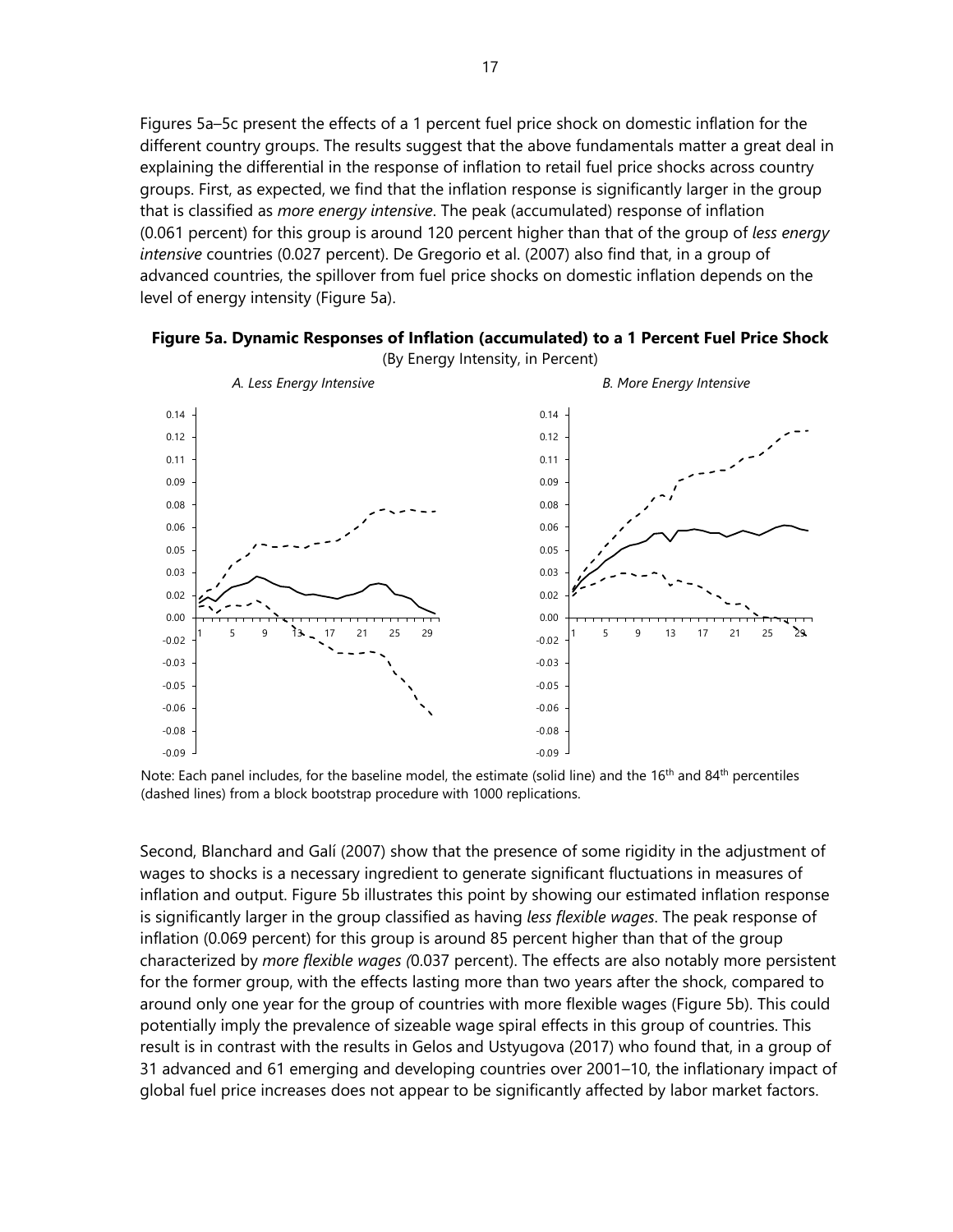

**Figure 5b. Dynamic Responses of Inflation (accumulated) to a 1 Percent Fuel Price Shock** 

(By Wage Flexibility, in Percent)

Finally, we find that the inflation response is significantly larger in the group characterized by less credible monetary policies. The peak response of domestic inflation to fuel price shocks (0.059 percent) for this group is double that of the group characterized by more credible monetary policies. Furthermore, the group of countries characterized by less credible monetary policy regimes experience more lasting and more persistent effects on domestic inflation from fuel price shocks. In fact, the effects last for about two years after the shock, compared to only one year for the group of countries characterized by more credible monetary policy regimes. This result highlights the important role of monetary policy in the transmission of fuel price shocks to domestic inflation. In particular, more credible monetary policies, with a commitment to maintaining a low and stable rate of inflation—including through the widespread adoption of inflation targets—appear successful in anchoring long-run inflation expectations and securing a low-inflation environment in the face of fuel price shocks.

Note: Each panel includes, for the baseline model, the estimate (solid line) and the 16<sup>th</sup> and 84<sup>th</sup> percentiles (dashed lines) from a block bootstrap procedure with 1000 replications.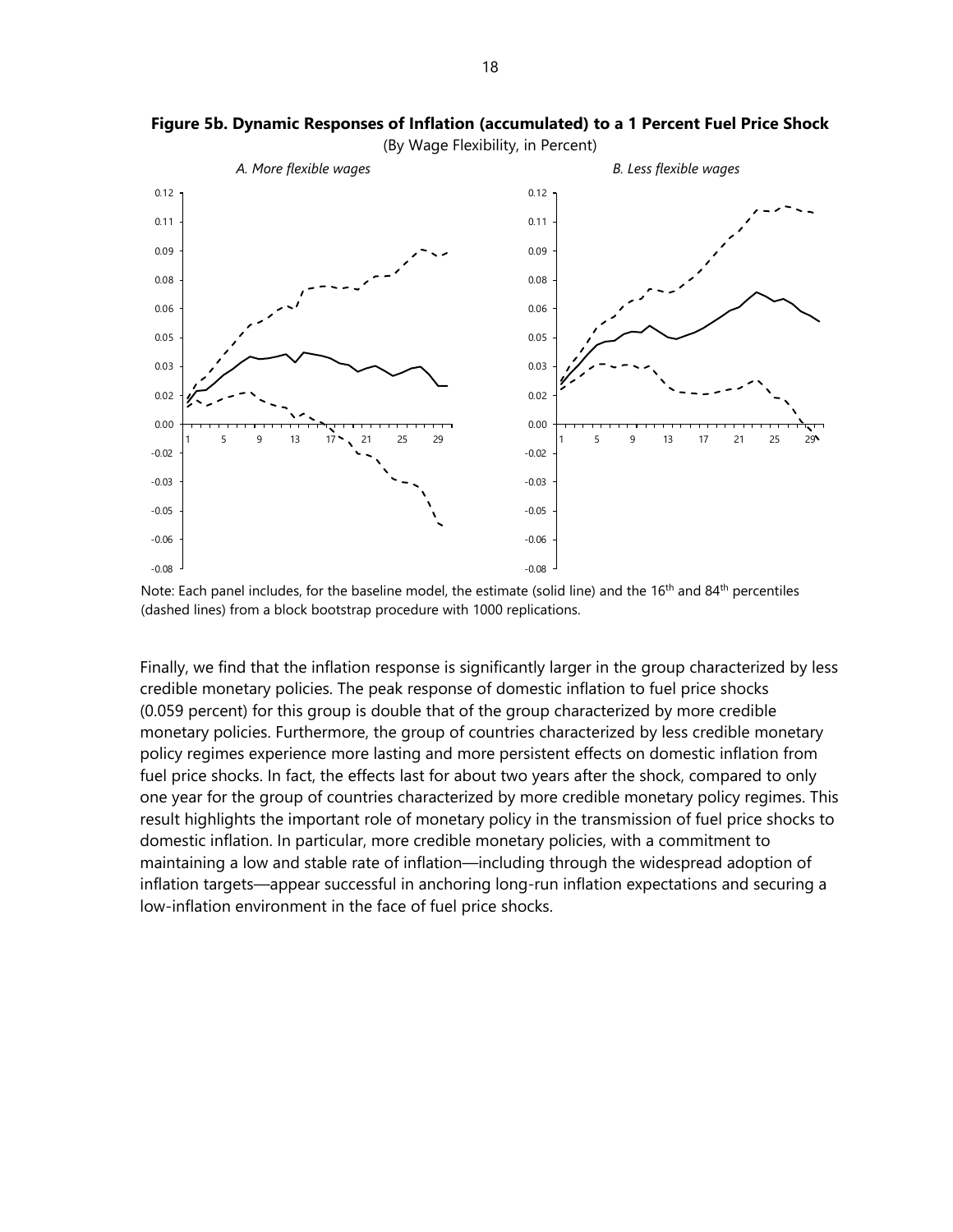

**Figure 5c. Dynamic Responses of Inflation (accumulated) to a 1 Percent Fuel Price Shock**  (By Monetary Policy Credibility, in Percent)

Note: Each panel includes, for the baseline model, the estimate (solid line) and the 16<sup>th</sup> and 84<sup>th</sup> percentiles (dashed lines) from a block bootstrap procedure with 1000 replications.

#### **C. By Size and Sign of the Shock**

The results from the linear baseline model presented so far, focus on the dynamic responses of inflation and fuel prices near their unconditional mean, where the magnitude and sign of the shock has no impact on the shape of such responses, merely affecting their scale. However, as discussed earlier, our interest lies not only in small shocks, but also in averaged-sized to large shocks. Hence, in this section, we focus on the response of inflation to the retail fuel price shocks of various sizes and signs.

We estimate those responses using local polynomial projections (Jordà, 2005) as described in section II. In this section, the shock size is now measured in terms of the standard deviation of the fuel price shock, such that a shock size δ equal to one, corresponds to a one standard deviation fuel price shock. We vary the size of δ according to:

$$
\delta \in \pm \{0.25, 1, 3\}
$$

where  $\delta$  is the shock size and  $\sigma_{gas}$  is the standard deviation of the retail fuel price shocks.<sup>13</sup> Small (large) fuel price shocks are defined as shocks for which  $\delta$ =0.25 ( $\delta$ =3). The impulse responses are

 $13$  The standard deviation of retail fuel price shocks is equal to around 4, 5, and 4.5 percent, for high-income, emerging, and low-income countries in the sample.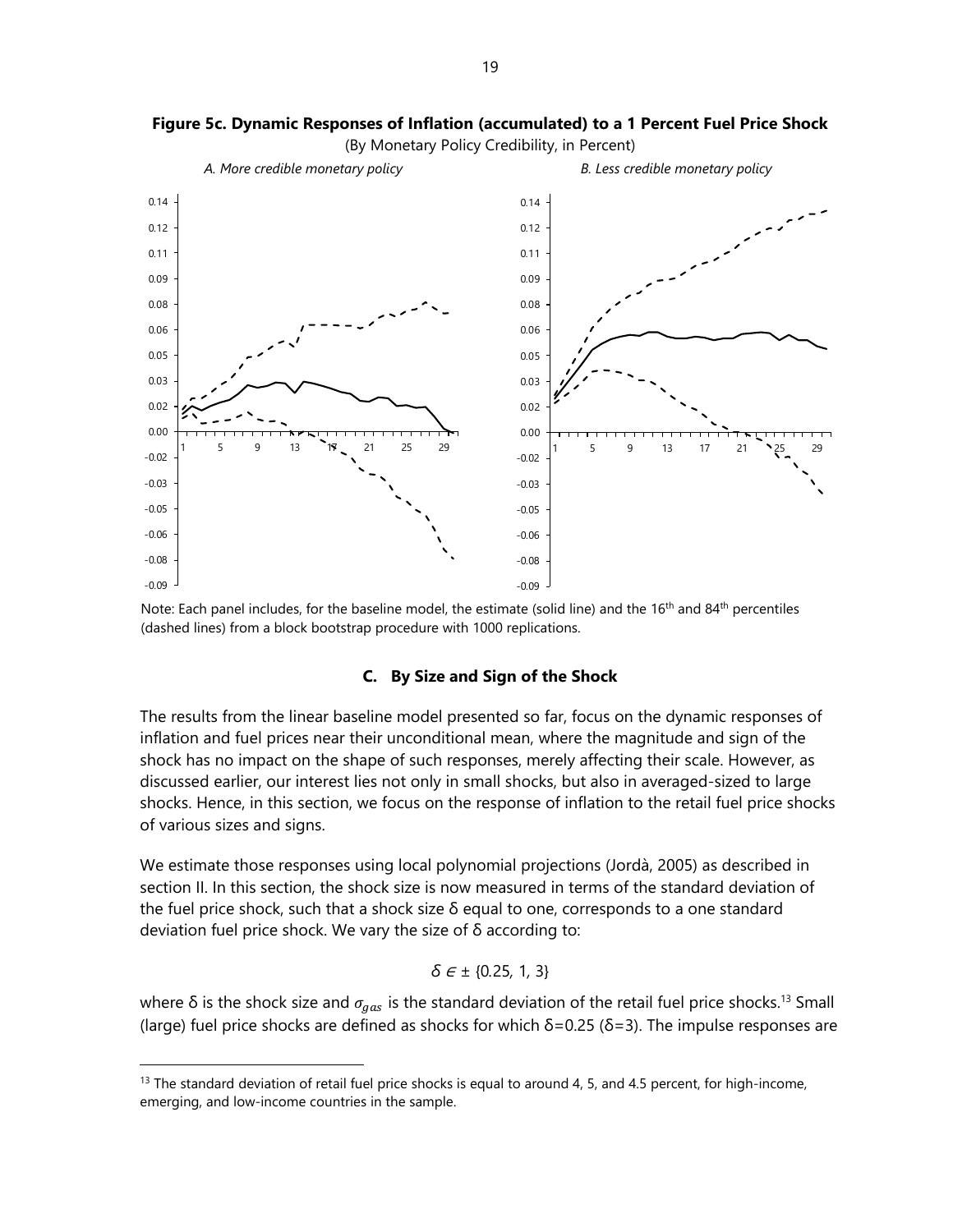all normalized by δ, the shock size (in standard deviation terms), for comparability. In addition, responses to negative shocks are multiplied by minus one, for comparability. The impulse responses are illustrated in figures 6, 7, and 8, for high-income, emerging, and low-income countries, respectively. A summary of the impulse responses is also provided in figures 9, 10, and 11. Two main results are evident. First, positive and negative fuel price shocks have differential impacts on inflation, in terms of both, magnitude and persistence. Furthermore, this asymmetry differs across income groups. Second, such asymmetry is, at least partly, related to the size of the fuel price shocks.

## **High-Income Countries**

In high-income countries, positive fuel price shocks lead to inflationary effects that are *larger* and more persistent than those generated by negative fuel price shocks. For instance, for a typical one standard deviation shock, the response of domestic inflation to positive shocks is higher by about 25 percent after one year—and about 140 percent after two years—relative to its response to negative shocks (Figure 6, Panel A). Furthermore, the effects of positive fuel price shocks are more persistent, lasting for about two years after the shocks, compared to only one year in the case of negative fuel price shocks. Evidence for such asymmetry disappears following the incidence of small shocks (Figure 6, Panel B), but becomes even more pronounced under sufficiently large shocks. The results presented in Figure 6c suggest that the effects of large negative fuel price shocks are humped-shaped and very transitory, lasting for about 8 months, after which domestic inflation reverts quickly to its pre-shock steady-state value. Meanwhile, the effects of large positive shocks are sizeable, leading to a gradual and persistent increase in inflation for up to 27 months after the shock. Furthermore, the normalized (in standard deviation terms) inflationary impact of a large positive fuel price shock is around 0.36 percent, 24 months after the shock (Figure 6, Panel C). This is around 52 percent higher than the impact of a typical one standard deviation positive shock over the same horizon (Figure 6, Panel C).

## **Emerging Countries**

In emerging countries, positive fuel price shocks lead to inflationary effects that are initially *smaller*—in the short run—than those generated by negative fuel price shocks. However, in the longer run, positive and negative fuel price shocks have similar impacts on domestic inflation. For instance, for a typical one standard deviation shock, the response of domestic inflation to positive shocks is lower by about 15 percent after one year relative to its response to negative shocks (Figure 7, Panel A). However, two years after the shock, the effects of positive and negative fuel price shocks on domestic inflation are similar. As in the case of high-income countries, evidence for the asymmetry disappears following the incidence of small shocks (Figure 7, Panel B), but becomes more pronounced under sufficiently large shocks. The results also suggest that the effects of large negative fuel price shocks are humped-shaped, with inflation peaking at around 0.4 percent, 10 months after the shock (Figure 7c, Panel C). Meanwhile, the effects of large positive fuel price shocks are more gradual, with inflation also reaching around 0.4 percent, but around 24 months after the shock.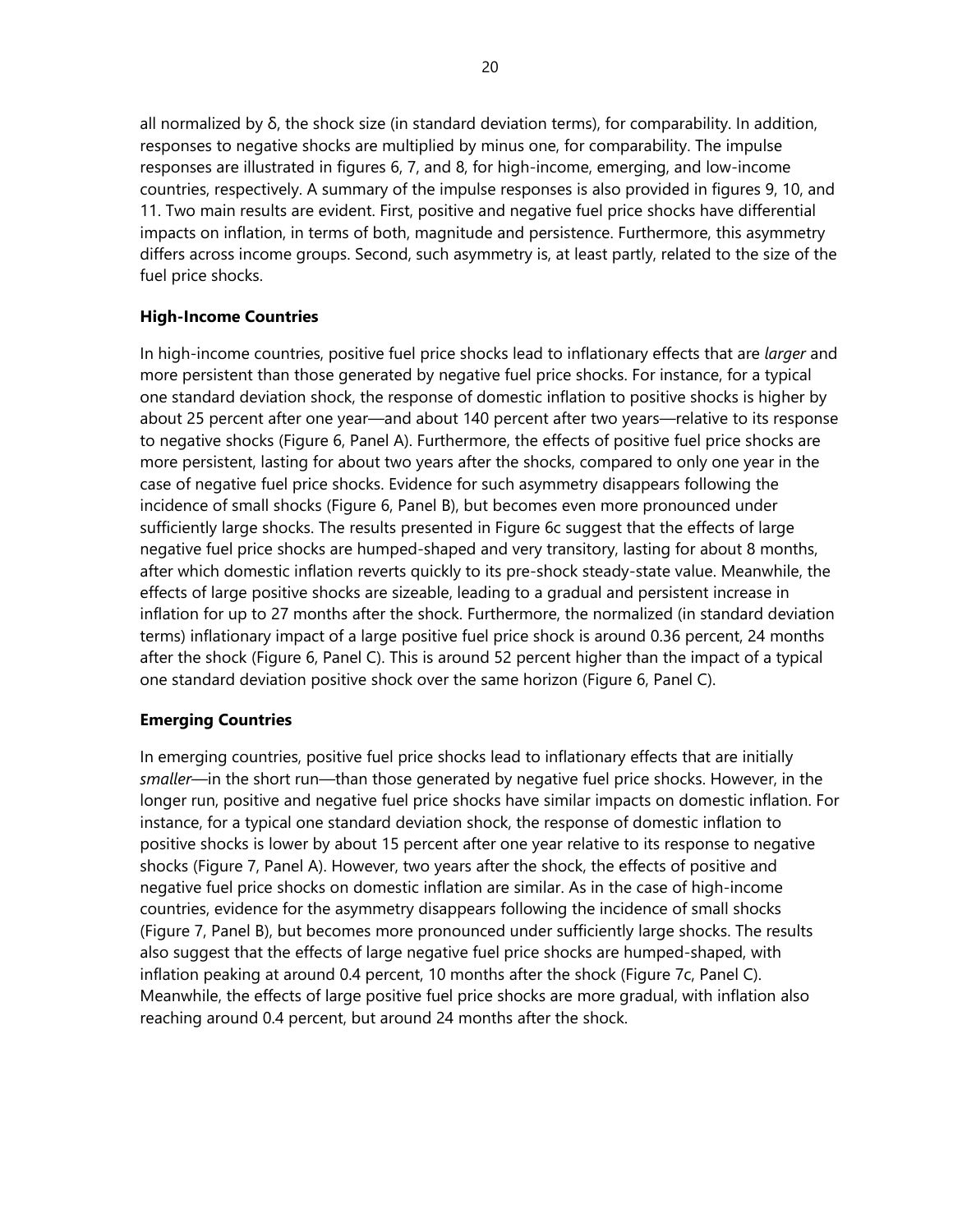#### **Low-Income Countries**

In low-income countries, positive fuel price shocks lead to inflationary effects that are *bigger* and more persistent than those generated by negative fuel price shocks. For instance, for a typical one standard deviation shock, the response of inflation to positive shocks is higher by about 30 percent after 10 months relative to its response to negative shocks (Figure 8, Panel A). As in the case of high-income and emerging countries, the asymmetric effect disappears following the incidence of small shocks (Figure 8, Panel B), but becomes more pronounced under sufficiently large shock, with the inflationary impact of large positive fuel price shocks being more than 400 percent higher than that of negative fuel price shocks of the same magnitude, 18 months after the shock (Figure 8, Panel C). Furthermore, the normalized (in standard deviation terms) inflationary impact of a large positive fuel price shock is around 0.44 percent, 18 months after the shock (Figure 8, Panel C). This is around 30 percent higher than the impact of a typical one standard deviation positive fuel price shock over the same time horizon. Overall, our results suggest that positive fuel price shocks have larger effects on domestic inflation than negative fuel price shocks in the case of high-income and low-income countries.

This asymmetry appears to be reversed in the case of emerging countries, albeit only in the short-run—with asymmetric effects disappearing in the longer run. One hypothesis that could provide an explanation for the larger impact of positive fuel price shocks is that that workers respond differently to fuel price increases and fuel price declines. For instance, workers are potentially more sensitive to inflationary news than disinflationary news, and this can manifest itself as a downward rigidity of nominal wages. This is because workers, to the extent possible, will refuse wage cuts in the presence of deflationary pressures but demand wage increases when faced with inflationary pressures that can erode their purchasing power. This is equivalent to the widespread notion that nominal wages are flexible upward but sticky downward. On the other hand, downward rigidity in output prices makes it easier for firms to increase their markup than to decrease it. In other words, higher energy prices would increase the aggregate price level since wages and other prices are downward sticky. However, the reverse does not happen when energy prices fall since wages and prices are not restricted from rising to offset the effects of lower energy prices.<sup>14</sup>

<sup>&</sup>lt;sup>14</sup> These hypotheses would also provide a rationale for monetary policy reacting asymmetrically to these shocks. For instance, negative fuel price shocks can create downward pressure on (non-energy) inflation through the expectations channel, thereby allowing monetary policy to ease and stimulate the economy. This can in principle lead to an increase in inflation, partially offsetting the disinflationary impact of the negative fuel price shocks, which ultimately explains their relative smaller estimated impact on domestic inflation compared to the impact of positive shocks.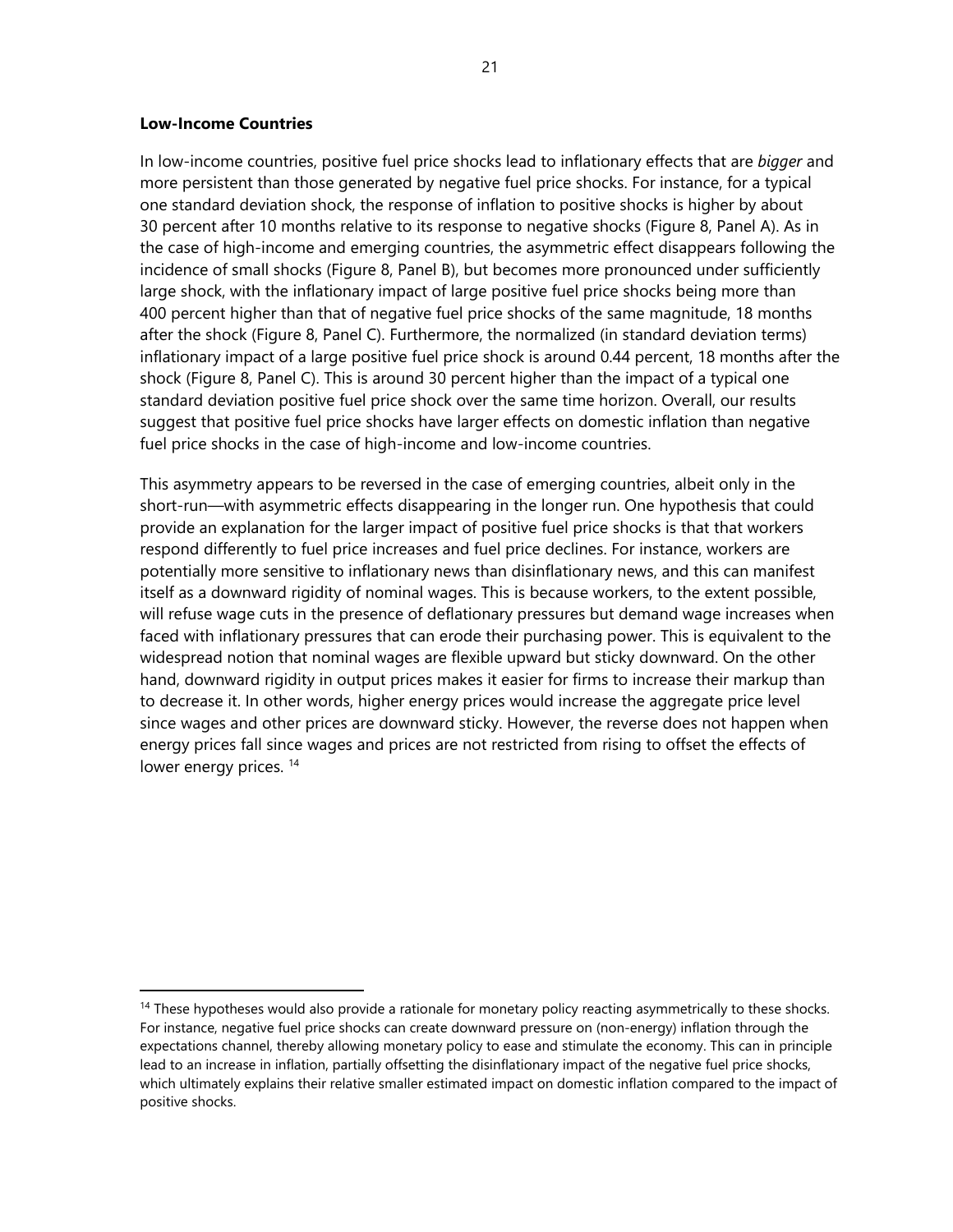

**Figure 6. Dynamic (non-linear) Responses of Inflation to Fuel Price Shocks** 

Note: The solid black line is the non-linear response; dashed lines are the 16<sup>th</sup> and 84<sup>th</sup> percentiles error bands; Responses are normalized by the shock size (in SD terms); the solid red line is the response from the linear model. Responses to negative shocks are multiplied by *minus* one, for comparability. Small shocks are equal to one-fourth (δ=0.25) of a SD shock. Large shocks are equal to three times (δ=3) that of a SD shock.

-0.40

 $-0.40$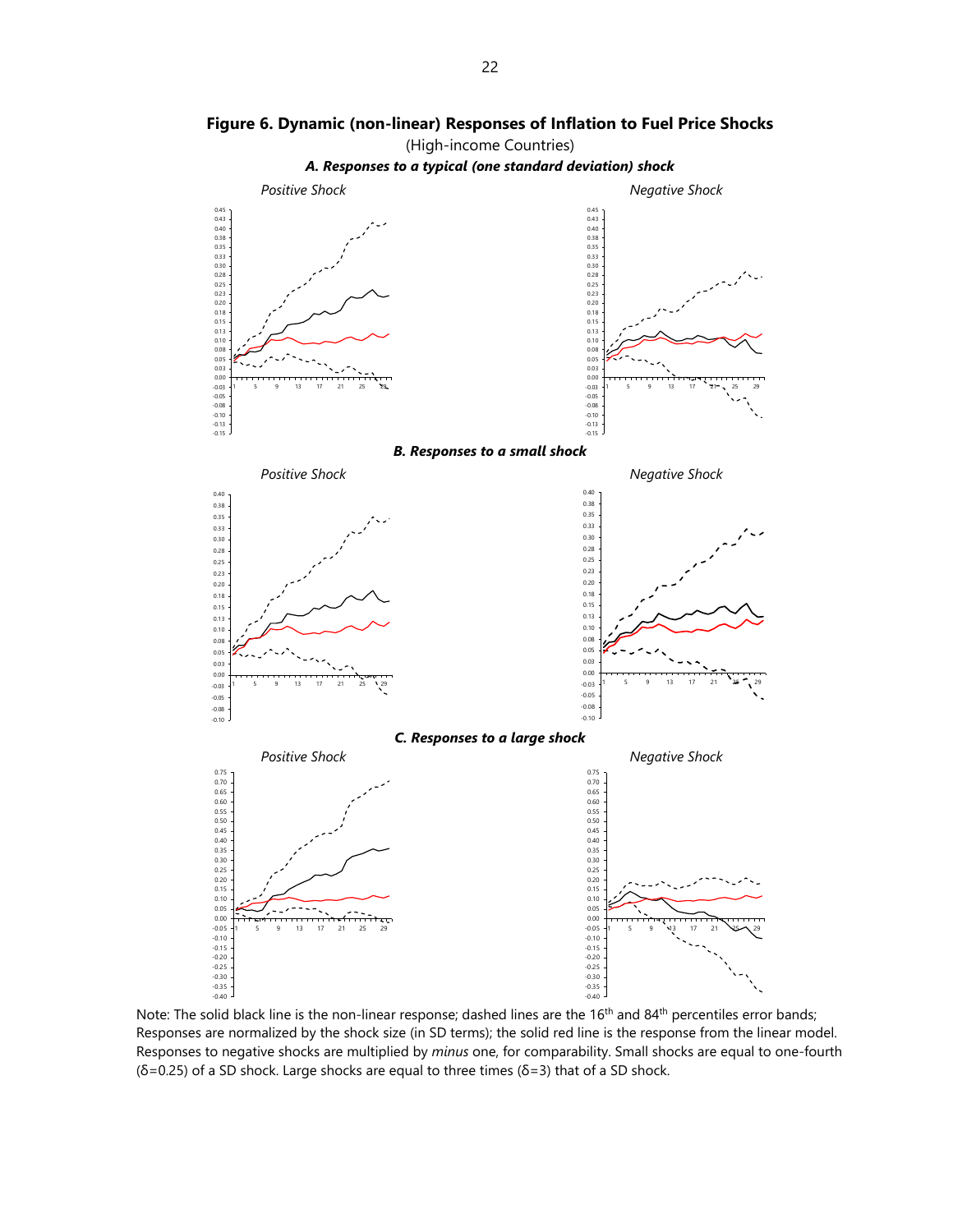

**Figure 7. Dynamic (non-linear) Responses of Inflation to Fuel Price Shocks**  (Emerging Countries)

Note: The solid black line is the non-linear response; dashed lines are the 16<sup>th</sup> and 84<sup>th</sup> percentiles error bands; Responses are normalized by the shock size (in SD terms); the solid red line is the response from the linear model. Responses to negative shocks are multiplied by *minus* one, for comparability. Small shocks are equal to one-fourth (δ=0.25) of a SD shock. Large shocks are equal to three times (δ=3) that of a SD shock.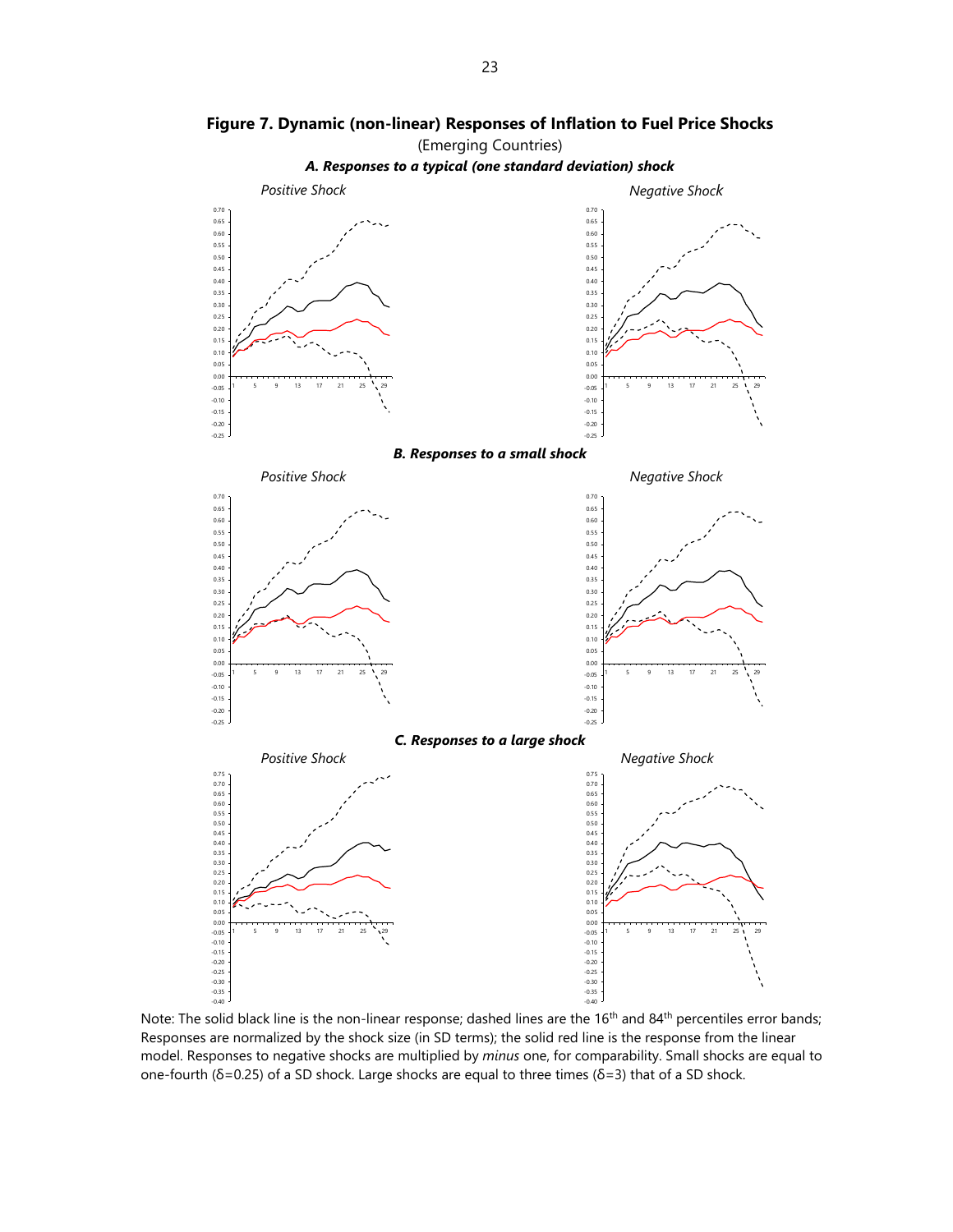

**Figure 8. Dynamic (non-linear) Responses of Inflation to Fuel Price Shocks** 

Note: The solid black line is the non-linear response; dashed lines are the 16<sup>th</sup> and 84<sup>th</sup> percentiles error bands; Responses are normalized by the shock size (in SD terms); the solid red line is the response from the linear model. Responses to negative shocks are multiplied by *minus* one, for comparability. Small shocks are equal to one-fourth (δ=0.25) of a SD shock. Large shocks are equal to three times (δ=3) that of a SD shock.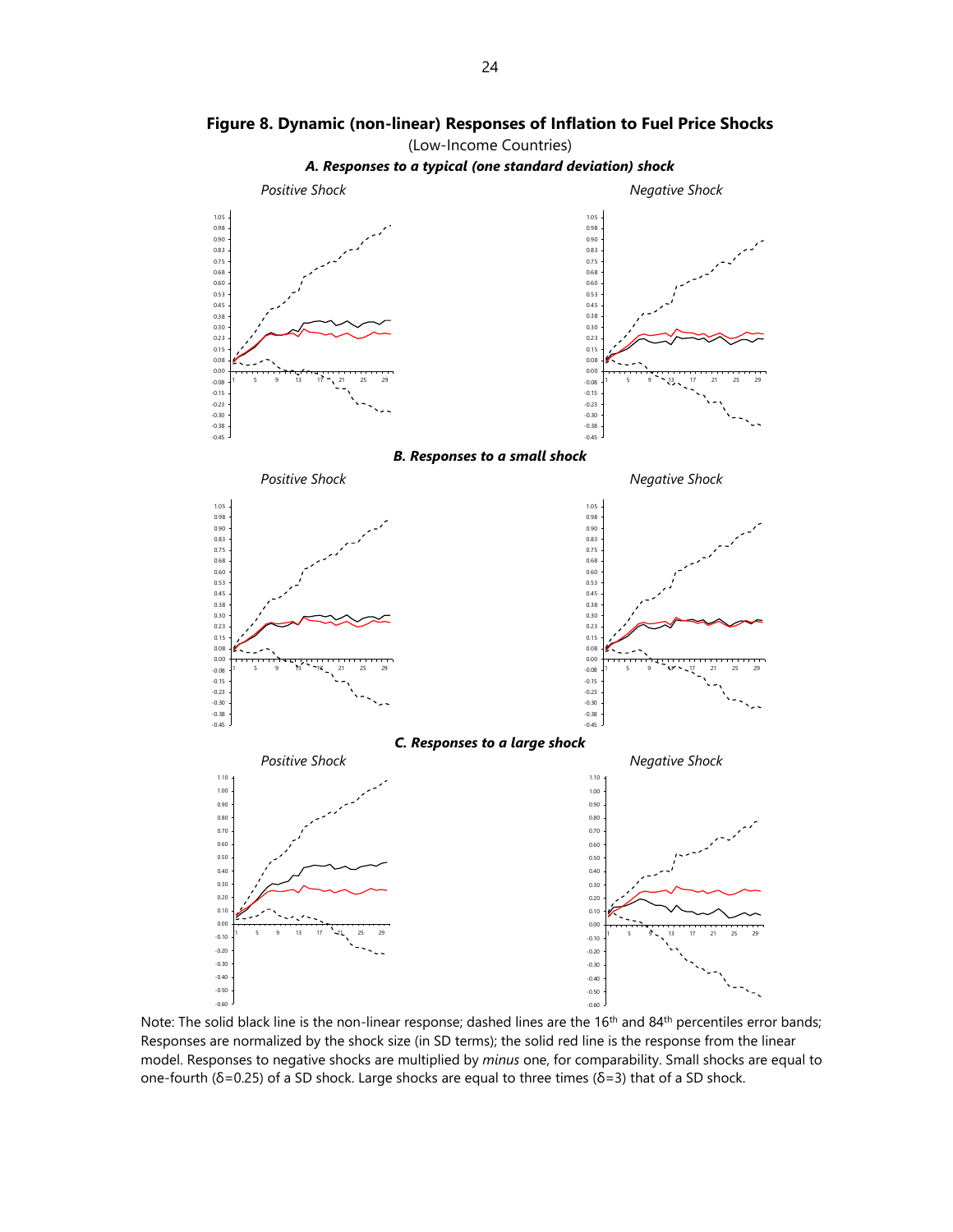

## **Figure 9. Summary of Dynamic Responses of Inflation to Positive and Negative Fuel Price Shocks** *(High-income Countries, in Percent)*

Note: Summary of inflation responses from figures 6a–6c; all responses are normalized by the shock size (in SD terms); the responses to negative shocks are multiplied by *minus* one, for comparability.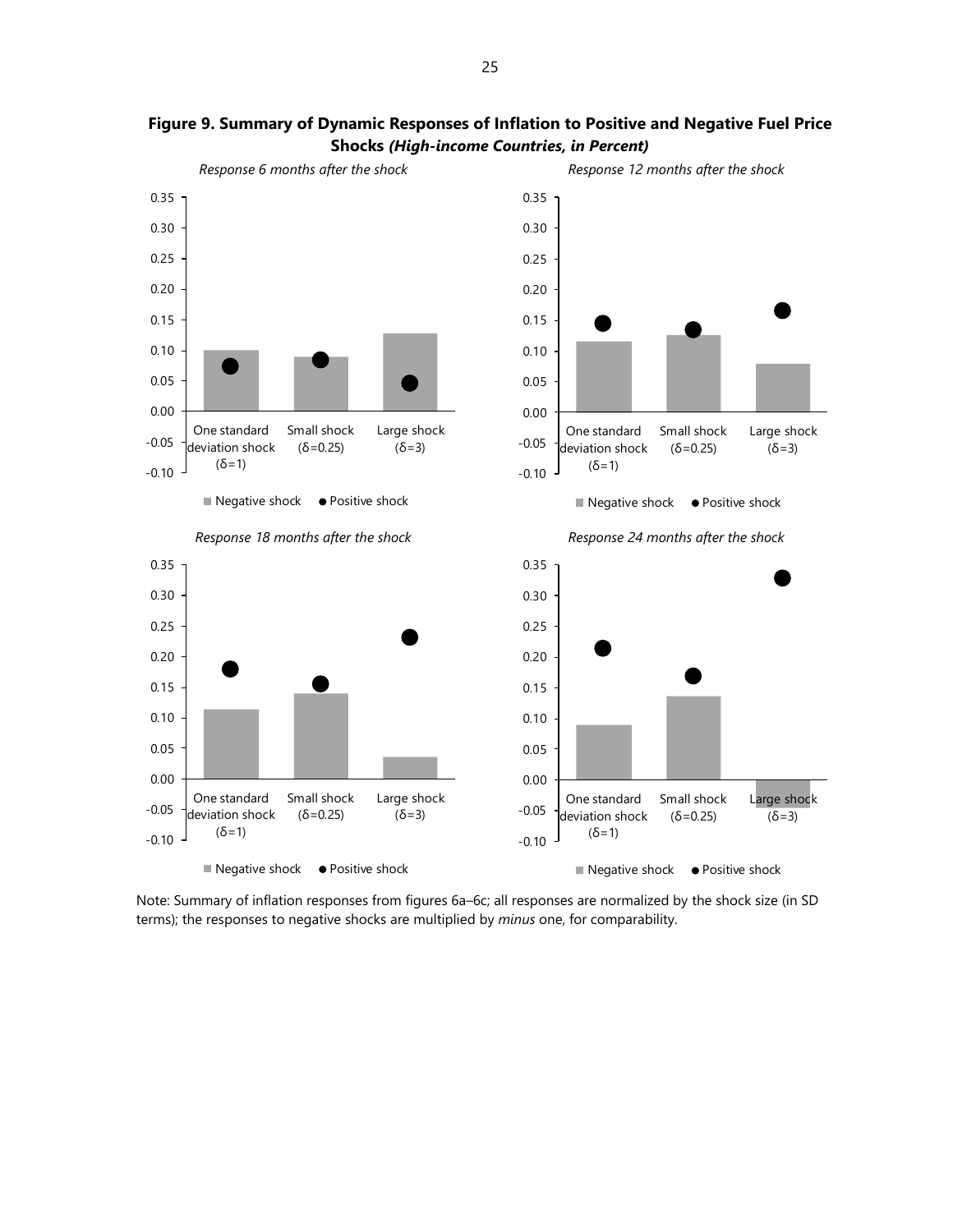

## **Figure 10. Summary of Dynamic Responses of Inflation to Positive and Negative Fuel Price Shocks** *(Emerging Countries, in Percent)*

Note: Summary of inflation responses from figures 7a–7c; all responses are normalized by the shock size (in SD terms); the responses to negative shocks are multiplied by *minus* one, for comparability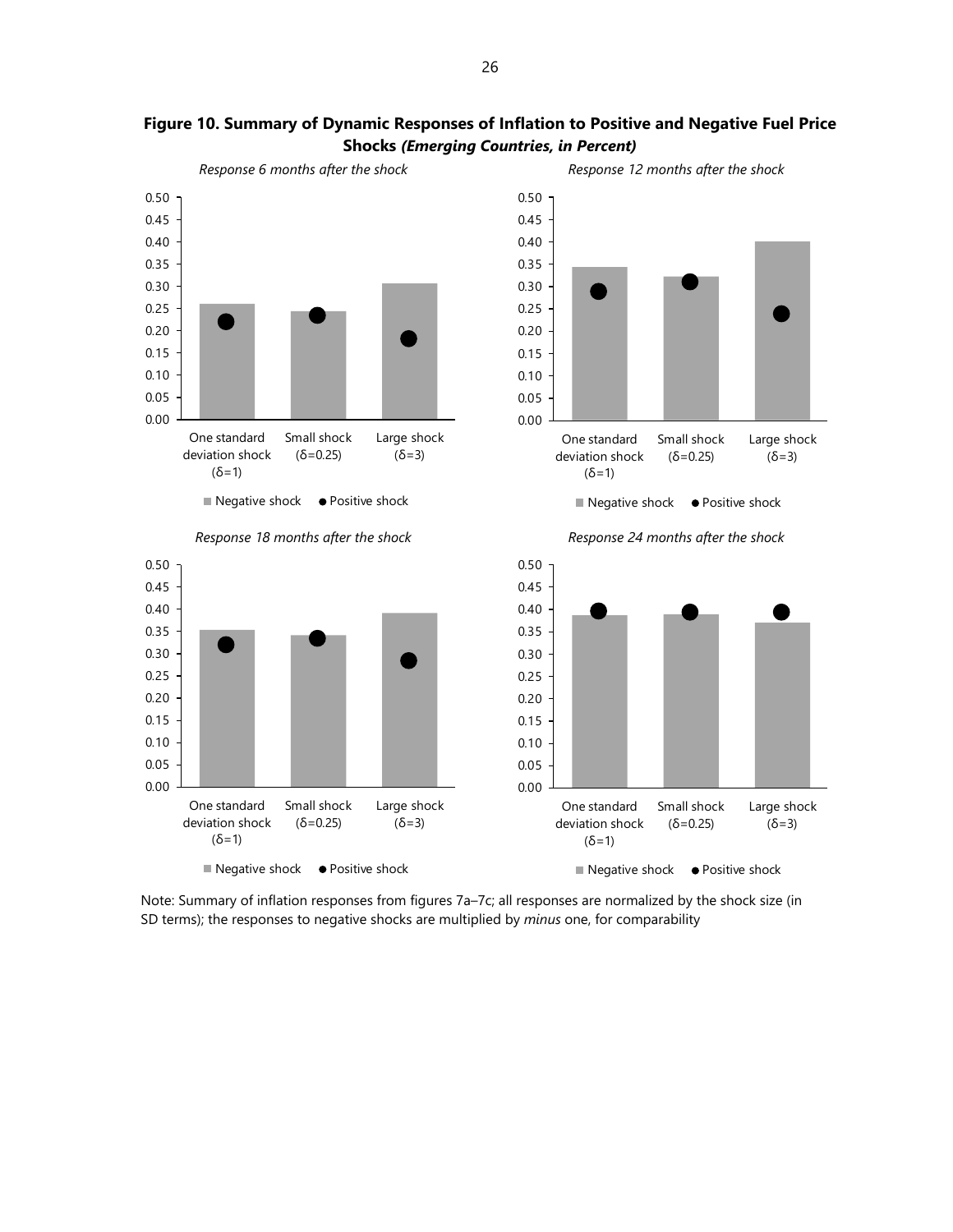

## **Figure 11. Summary of Dynamic Responses of Inflation to Positive and Negative Fuel Price Shocks** *(Low-Income Countries, in Percent)*

Note: Summary of inflation responses from figures 8a–8c; all responses are normalized by the shock size (in SD terms); the responses to negative shocks are multiplied by *minus* one, for comparability.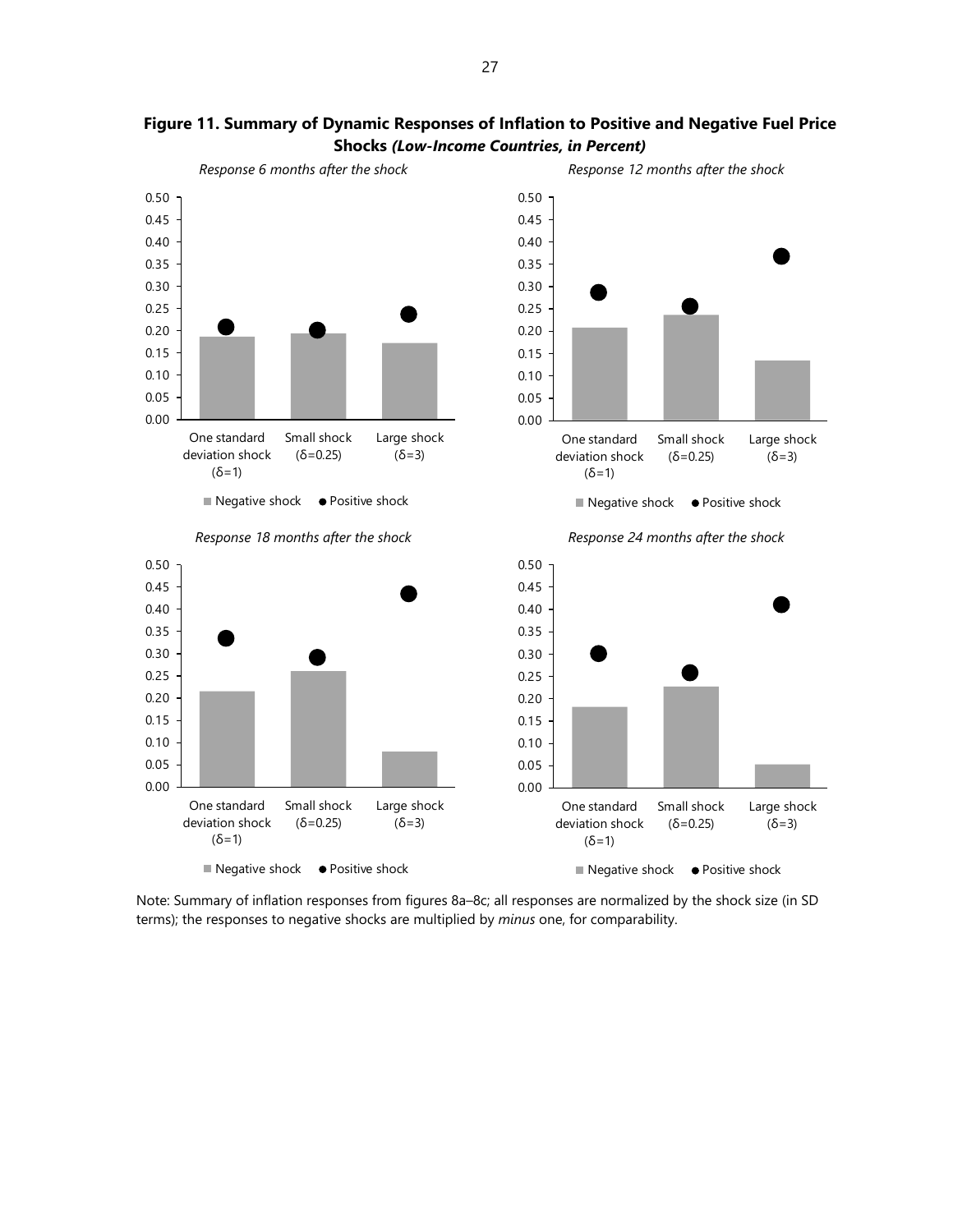#### **VI. CONCLUSION**

This paper estimates the dynamic responses of domestic inflation to fuel price shocks. Unlike most other studies on the relationship between fuel price changes and inflation, we use a rich novel dataset on monthly retail domestic fuel prices for a large set of high income, emerging and low-income countries over 2000–16. We find that, on average, the effects of fuel price changes are modest and do not contribute to a sustained impact on inflation. However, the short to medium-term effects vary considerably across different income groups. We attempt to explain this heterogeneity in the effects across countries and find that both, the magnitude and the persistence of the impact of changes in fuel prices on domestic inflation depend on key economic fundamentals, including energy intensity, wage flexibility, and central bank credibility, with the latter two factors being potentially crucial in amplifying the effects of fuel price shocks. We also find compelling evidence of asymmetry in the response of domestic inflation to fuel price shocks, with price increases leading to more pronounced and more persistent effects on inflation than price decreases, especially in the case of high-income and low-income countries. Our results also suggest that while such asymmetry holds in the case of typical shocks, it dissipates under small shocks and gets amplified under sufficiently large shocks. This can have direct implications for the formulation of fiscal policy. Policy decisions that pertain to increasing energy prices—including those that aim at counteracting pollution and environmental damages—and the pace at which they are implemented, should potentially consider such nonlinearity.From this perspective, coordination with the Central Bank is key to avert potential negative macroeconomic consequences—especially in the context of the "timing" and the "size" of the increase, and considering the cycle of wage negotiations with labor unions, in order to avoid transforming a transitory supply-side shock into a demand-side shock with wage spiral effects and direct implications on monetary policy.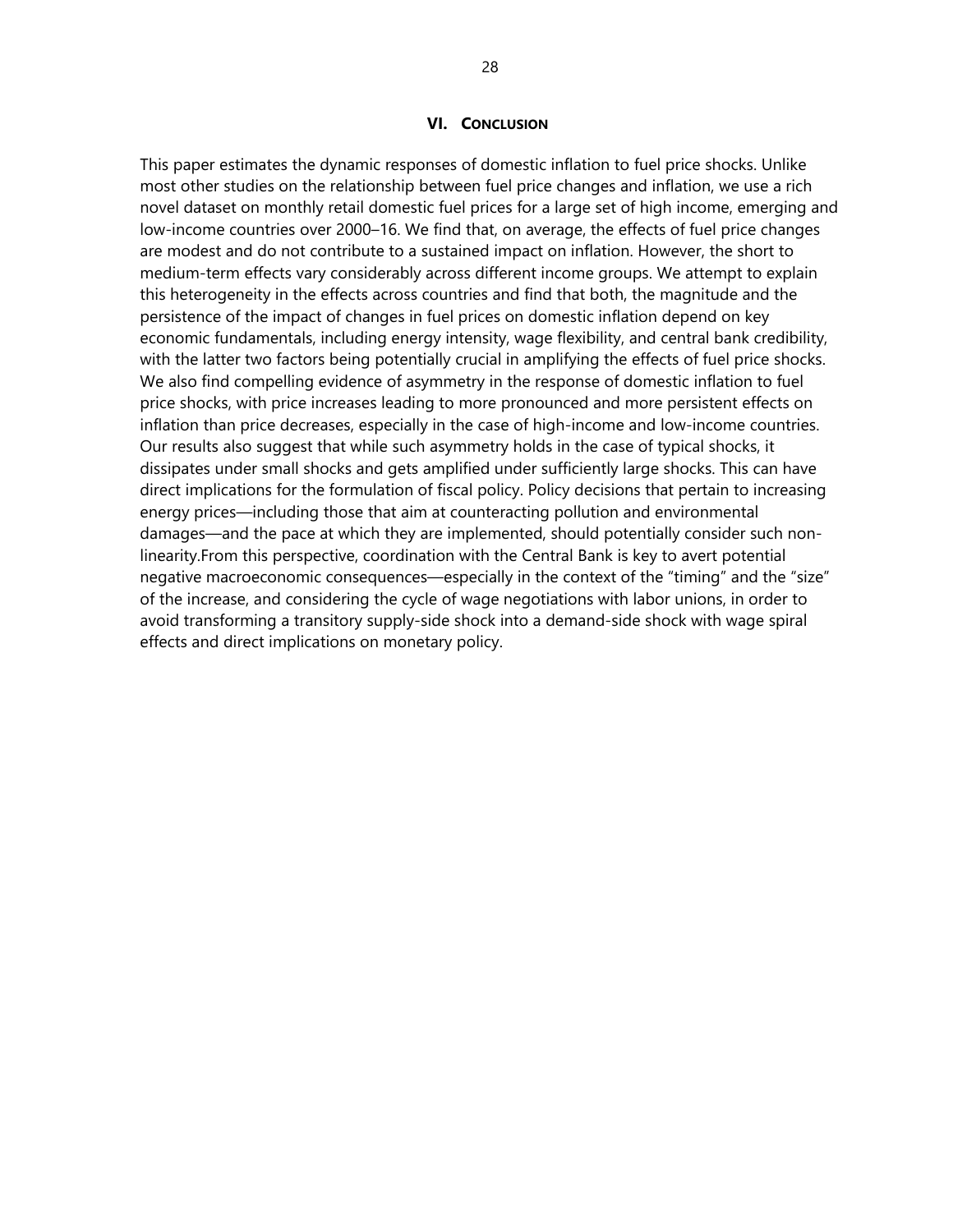#### **REFERENCES**

- Arnone, Marco, Bernard Laurens, Jean-François Segalotto, and Martin Sommer, 2009, "Central Bank Autonomy: Lessons from Global Trends," *IMF Economic Review*, Vol. 56, No. 2, pp. 263–96.
- Auerbach, Alan, and Yuriy Gorodnichenko, 2013, "Measuring the Output Responses to Fiscal Policy," *American Economic Journal: Economic Policy*, Vol. 4, No. 2, pp. 1–27.
- Barsky, Robert B., and Lutz Kilian, 2002, "Do We Really Know that Oil Caused the Great Stagflation? A Monetary Alternative," *NEER Macroeconomics Annual 2001,* ed. by Ben S. Bernanke and Kenneth Rogoff, Vol. 16, pp. 137–83 (Cambridge, Massachusetts: MIT Press).
- \_\_\_\_\_\_, 2004, "Oil and the Macroeconomy since the 1970s," *Journal of Economic Perspectives*, Vol.18, No. 4, pp. 115–34.
- Blanchard, Olivier J., and Jordi Galí, 2007, "The Macroeconomic Effects of Oil Price Shocks: Why are the 2000s so Different from the 1970s?," Chapter in National Bureau of Economic Research (NBER) book International Dimensions of Monetary Policy, pp. 373-421.
- Bernanke, Ben S., Mark Gertler, and Mark Watson, 1997, "Systematic Monetary Policy and the Effects of Oil Price Shocks," *Brookings Papers on Economic Activity*, Vol. 28, No. 1, pp. 91– 157.
- Bertrand, Marianne, Esther Duflo, and Sendhil Mullainathan, 2004, "How Much Should We Trust Differences-in-Differences Estimates?," *The Quarterly Journal of Economics*, Vol. 119, pp. 249–75.
- Caselli, Francesca G., and Agustin Roitman, 2016, "Non-Linear Exchange Rate Pass-through in Emerging Markets," IMF Working Paper No. 16/1 (Washington: International Monetary Fund).
- Caceres, Carlos, and Leandro Medina, 2012, "Measures of Fiscal Risk in Hydrocarbon-Exporting Countries," IMF Working Paper No. 12/260 (Washington: International Monetary Fund).
- Cavallo, Michele, 2008, "Oil Prices and Inflation," Federal Reserve Bank of San Francisco (FRBSF) Economic Letter No. 2008-31.
- Chen, Shiu-Sheng, 2009, "Oil Price Pass-through into Inflation," *Energy Economics,* Vol. 31, No.1, pp. 126–33.
- Choi, Sangyup, Davide Furceri, Prakash Loungani, Saurabh Mishra, and Marcos Poplawski-Ribeiro, 2018, "Oil Prices and Inflation Dynamics: Evidence from Advanced and Developing Economies," *Journal of International Money and Finance*, Vol. 82, pp. 71–96.
- Clements, Benedict J., David Coady, Stefania Fabrizio, Sanjeev Gupta, Trevor Serge Coleridge Alleyne, and Carlo A. Sdralevich, 2013, *Energy Subsidy Reform: Lessons and Implications*, IMF Book (Washington: International Monetary Fund).
- Coady, David, Ian W.H. Parry, Louis Sears, and Baoping Shang, 2015, "How Large Are Global Energy Subsidies?," IMF Working Paper No. 15/105 (Washington: International Monetary Fund).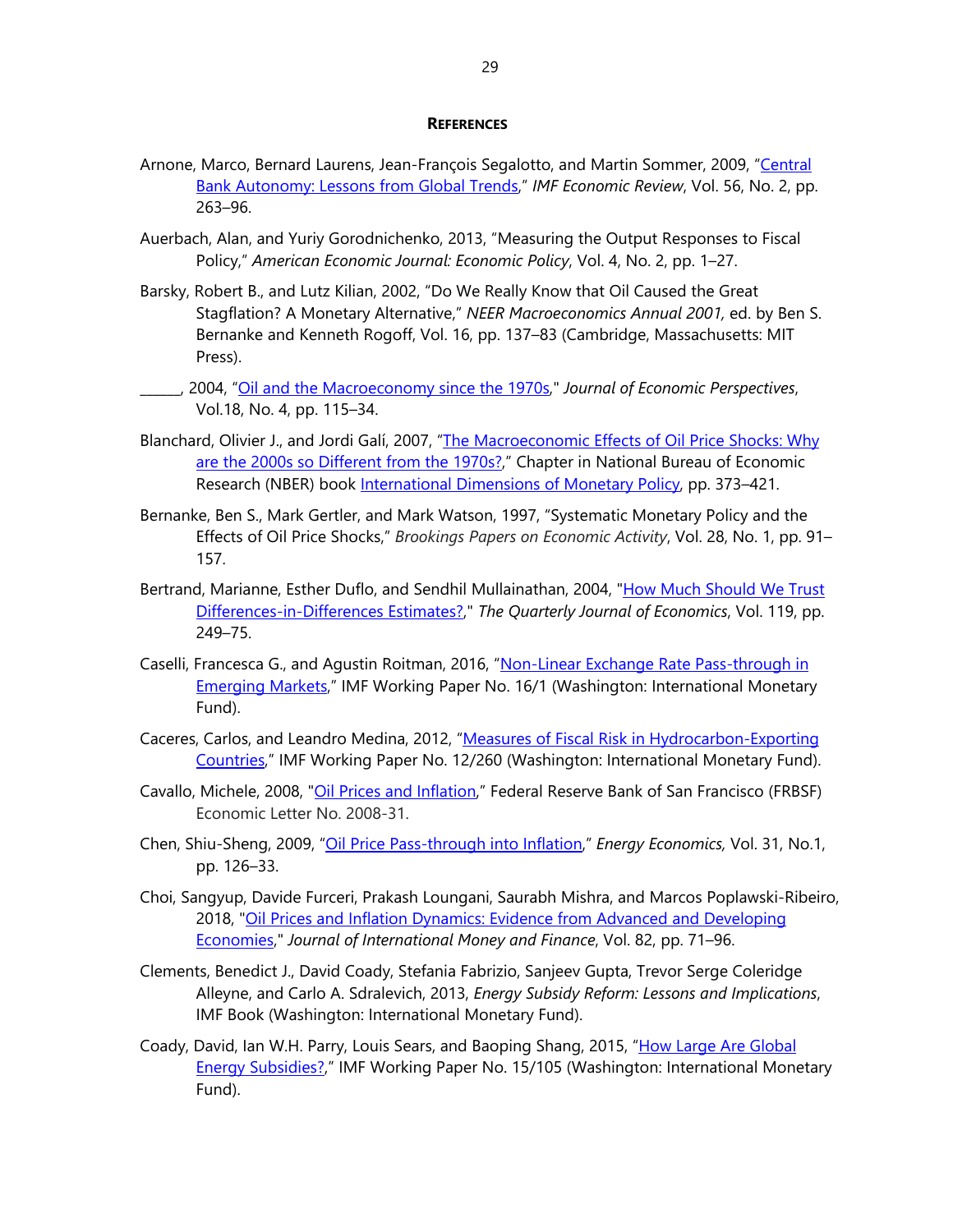- Cooley, Thomas F., and Mark Dwyer, 1998, "Business Cycle Analysis without Much Theory: A Look at Structural VARs," *Journal of Econometrics*, Vol. 83, No. 1–2, pp. 57–88.
- Cunado, Juncal, and Fernando Perez de Garcia, 2005, "Oil Prices, Economic Activity and Inflation: Evidence for Some Asian Countries," *The Quarterly Review of Economics and Finance*, Vol. 45, No. 1, pp. 65–83.
- Davis, Lucas W., 2014, "The Economic Cost of Global Fuel Subsidies," *American Economic Review,* Vol. 104, No. 5, pp. 581–85.
- Davis, Steven J., and John Haltiwanger, 2001, "Sectoral Job Creation and Destruction Responses to Oil Price Changes," *Journal of Monetary Economics*, Vol. 48, No. 3, pp. 465–512.
- De Gregorio, J., Oscar Landerretche, and Christopher Neilson, 2007, "Another Pass-through Bites the Dust? Oil Prices and Inflation," *Economía Journal*, Vol. 7, No. 2, pp. 155–208.
- Edelstein, Paul, and Lutz Kilian, 2009, "How Sensitive Are Consumer Expenditures to Retail Energy Prices?," *Journal of Monetary Economics*, Vol. 56, No. 6, pp. 766–9.
- Gelos, Gaston, and Yulia Ustyugova, 2017, "Inflation Responses to Commodity Price Shocks–How and Why Do Countries Differ," *Journal of International Money and Finance,* Vol. 72*,* pp. 28–47.
- Habermeier, Karl F., Inci Ötker, David Vávra, Francisco F. Vazquez, Luis Ignacio Jácome, Karl F. Habermeier, Kotaro Ishi, Alessandro Giustiniani, Turgut Kisinbay, 2009, "Inflation Pressures and Monetary Policy Options in Emerging and Developing Countries: A Cross Regional Perspective," IMF Working Paper No. 09/1 (Washington: International Monetary Fund).
- Hamilton, James D., 1996, "This is What Happened to the Oil Price-macroeconomy Relationship," *Journal of Monetary Economics,* Vol. 38, No. 2, pp. 215–20.
- \_\_\_\_\_\_, 2003, "What is an Oil Shock?," *Journal of Econometrics*, Vol. 113, No. 2, pp. 363–98.
- \_\_\_\_\_\_, 2008, "Oil and the Macroeconomy," in *The New Palgrave Dictionary of Economics*, ed. by Steven N. Durlauf, S. and Lawrence E. Blume (United Kingdom: Palgrave MacMillan).
- \_\_\_\_\_\_, 2009, "Causes and Consequences of the Oil Shock of 2007–08," National Bureau of Economic Research (NBER) Working Paper No. 15002 (Cambridge, Massachusetts: National Bureau of Economic Research).
	- \_\_\_\_\_\_, 2011, "Nonlinearities and the Macroeconomic Effects of Oil Prices," *Macroeconomic Dynamics*, Vol. 15, No. S3, pp. 364–78.
- Harris, Ethan S., Bruce Kasman, and Kenneth West, 2009, "Oil and the Macroeconomy: Lessons for Monetary Policy," *U.S. Monetary Policy Forum Report*.
- Jordà, Òscar, 2005, "Estimation and Inference of Impulse Responses by Local Projections," *American Economic Review,* Vol. 95, No. 1, pp. 161–82.
- Jordà, Òscar, 2009, "Simultaneous Confidence Regions for Impulse Responses," *Review of Economics and Statistics*, Vol. 91, No. 3, pp. 629–47.
- \_\_\_\_\_\_, Moritz Schularick, and Alan M. Taylor, 2013, "When Credit Bites Back," *Journal of Money, Credit and Banking*, Vol. 45, No. s2, pp. 3–28.